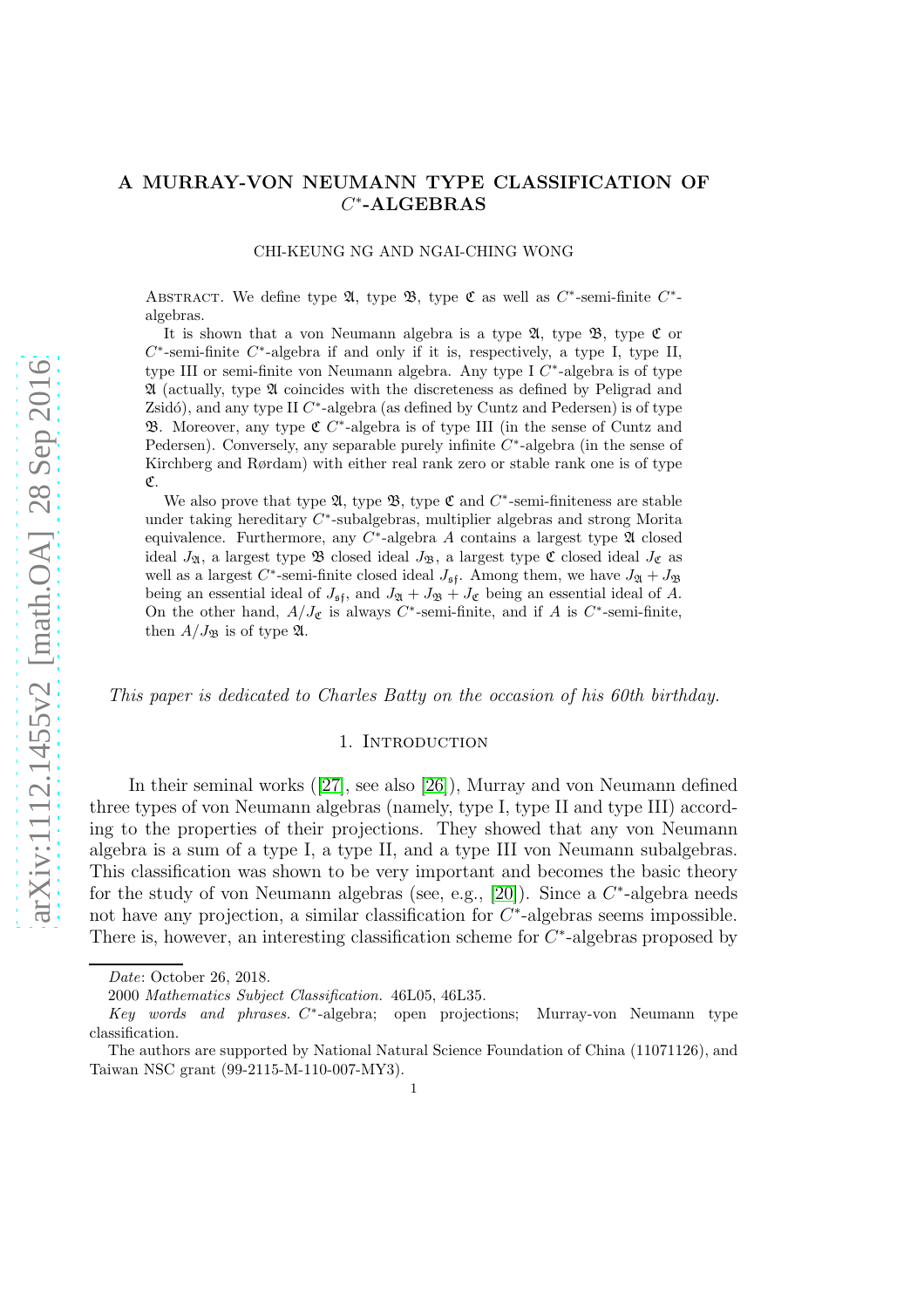Cuntz and Pedersen in [\[14\]](#page-26-3), which captures some features of the classification of Murray and von Neumann.

The classification theme of  $C^*$ -algebras took a drastic turn after an exciting work of Elliott on the classification of  $AF$ -algebras through the ordered  $K$ -theory, in the sense that two  $AF$ -algebras are isomorphic if and only if they have the sameordered K-theory  $(16)$ . Elliott then proposed an invariant consisting of the tracial state space and some  $K$ -theory datum of the underlying  $C^*$ -algebra (called the *Elliott invariant*) which could be a suitable candidate for a complete invariant for simple separable nuclear  $C^*$ -algebras. Although it is known recently that it is not the case (see [\[38\]](#page-27-0)), this Elliott invariant still works for a very large class of such  $C^*$ -algebras (namely, those satisfying certain regularity conditions as described in [\[18\]](#page-26-5)). Many people are still making progress in this direction in trying to find the biggest class of  $C^*$ -algebras that can be classified through the Elliott invariant (see, e.g., [\[17,](#page-26-6) [36\]](#page-27-1)). Notice that this classification is very different from the classification in the sense of Murray and von Neumann.

In this article, we reconsider the classification of  $C^*$ -algebras through the idea of Murray and von Neumann. Instead of considering projections in a  $C^*$ -algebra A, we consider open projections and we twist the definition of the finiteness of projections slightly to obtain our classification scheme.

The notion of open projections was introduced by Akemann (in [\[1\]](#page-25-0)). A projection p in the universal enveloping von Neumann algebra (i.e. the biduals)  $A^{**}$ of a C ∗ -algebra A (see, e.g., [\[37,](#page-27-2) §III.2]) is an *open* projection of A if there is an increasing net  $\{a_i\}_{i\in\mathfrak{I}}$  of positive elements in  $A_+$  with  $\lim_i a_i = p$  in the  $\sigma(A^{**}, A^*)$ topology. In the case when  $A$  is commutative, open projections of  $A$  are exactly characteristic functions of open subsets of the spectrum of  $A$ . In general, there is a bijective correspondence between open projections of  $A$  and hereditary  $C^*$ subalgebras of  $A$  (where a hereditary  $C^*$ -subalgebra  $B$  corresponds to an open projection p such that  $B = pA^{**}p \cap A$ ; see, e.g., [\[31,](#page-27-3) 3.11.10]). Characterisations and further developments of open projections can be found in, e.g., [\[2,](#page-25-1) [3,](#page-25-2) [4,](#page-26-7) [9,](#page-26-8) [15,](#page-26-9) [30,](#page-26-10) [33\]](#page-27-4). Since every element in a  $C^*$ -algebra is in the closed linear span of its open projections, it is reasonable to believe that the study of open projections will provide fruitful information about the underlying  $C^*$ -algebra. Moreover, because of the correspondence between open projections (respectively, central open projections) and hereditary  $C^*$ -subalgebras (respectively, closed ideals), the notion of strong Morita equivalence as defined by Rieffel (see [\[34\]](#page-27-5) and also [\[11,](#page-26-11) [35\]](#page-27-6)) is found to be very useful in this scheme.

One might wonder why we do not consider the classification of the universal enveloping von Neumann algebras of  $C^*$ -algebras to obtain a classification of  $C^*$ algebras. A reason is that for a  $C^*$ -algebra A, its bidual  $A^{**}$  always contains many minimum projections (see, e.g., [\[1,](#page-25-0) II.17]), and hence a reasonable theory of type classification cannot be obtained without serious modifications. Furthermore,  $A^{**}$  are usually very far away from A, and information of A might not always be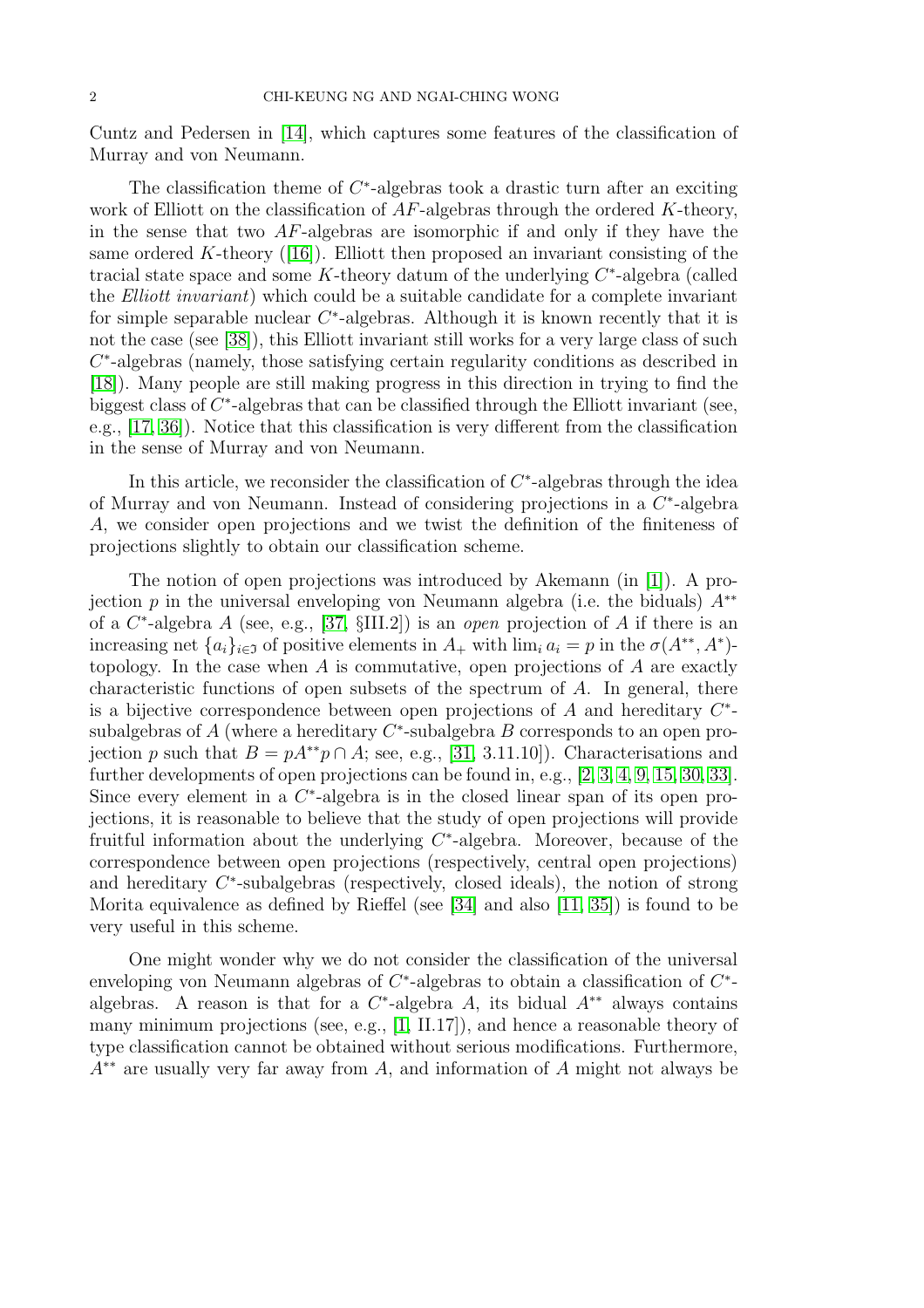respected very well in  $A^{**}$ ; for example, c and  $c_0$  have isomorphic biduals, but the structure of their open projections can be used to distinguish them (see, e.g., Example [2.1](#page-3-0) and also Proposition [2.3\(](#page-4-0)b)).

As in the case of von Neumann algebras, in order to give a classification of C ∗ -algebras, one needs, first of all, to consider a good equivalence relation among open projections. After some thoughts and considerations, we end up with the "spatial equivalence" as defined in Section 2, which is weaker than the one defined by Peligrad and Zsidó in [\[32\]](#page-27-7) and stronger than the ordinary Murray-von Neumann equivalence. One reason for making this choice is that it is precisely the "hereditarily stable version of Murray-von Neumann equivalence" that one might want (see Proposition [2.7\(](#page-6-0)a)(5)), and it also coincides with the "spatial isomorphism" of the hereditary  $C^*$ -subalgebras (see Proposition [2.7\(](#page-6-0)a)(2)).

Using the spatial equivalence relation, we introduce in Section 3, the notion of  $C^*$ -finite  $C^*$ -algebras. It is shown that the sum of all  $C^*$ -finite hereditary  $C^*$ subalgebra is a (not necessarily closed) ideal of the given  $C^*$ -algebra. In the case when the  $C^*$ -algebra is  $\mathcal{B}(H)$  or  $\mathcal{K}(H)$ , this ideal is the ideal of all finite rank operators on H. Moreover, through  $C^*$ -finiteness, we define type  $\mathfrak{A}$ , type  $\mathfrak{B}$ , type  $\mathfrak C$  as well as  $C^*$ -semi-finite  $C^*$ -algebras, and we study some properties of them. In particular, we will show that these properties are stable under taking hereditary  $C^*$ -subalgebras, multiplier algebras, unitalization (if the algebra is not unital) as well as strong Morita equivalence. We will also show that the notion of type  $\mathfrak A$ coincides precisely with the discreteness as defined in [\[32\]](#page-27-7).

In Section 4, we will compare these notions with some results in the literature and give some examples. In particular, we show that any type I  $C^*$ -algebra (see, e.g., [\[31\]](#page-27-3)) is of type  $\mathfrak{A}$ ; any type II  $C^*$ -algebra (as defined by Cuntz and Pedersen) is of type  $\mathfrak{B}$ ; any semi-finite C<sup>\*</sup>-algebras (in the sense of Cuntz and Pedersen) is C<sup>\*</sup>semi-finite; any purely infinite  $C^*$ -algebra (in the sense of Kirchberg and Rørdam) with real rank zero and any separable purely infinite  $C^*$ -algebra with stable rank one are of type  $\mathfrak{C}$ ; and any type  $\mathfrak{C}$  C<sup>\*</sup>-algebra is of type III (as introduced by Cuntz and Pedersen). Using our arguments for these results, we also show that any purely infinite  $C^*$ -algebra is of type III. Moreover, a von Neumann algebra  $M$ is a type  $\mathfrak{A}$ , a type  $\mathfrak{B}$ , a type  $\mathfrak{C}$  or a  $C^*$ -semi-finite  $C^*$ -algebra if and only if M is, respectively, a type I, a type II, a type III, or a semi-finite von Neumann algebra.

In Section 5, we show that any  $C^*$ -algebra A contains a largest type  $\mathfrak A$  closed ideal  $J^A_{\mathfrak{A}}$ , a largest type  $\mathfrak B$  closed ideal  $J^A_{\mathfrak{B}}$ , a largest type  $\mathfrak C$  closed ideal  $J^A_{\mathfrak{C}}$  as well as a largest C<sup>\*</sup>-semi-finite closed ideal  $J_{\mathfrak{s} \mathfrak{f}}^A$ . It is further shown that  $J_{\mathfrak{A}}^A + J_{\mathfrak{B}}^A$  is an essential ideal of  $J_{\mathfrak{s}f}^A$ , and  $J_{\mathfrak{A}}^A + J_{\mathfrak{B}}^A + J_{\mathfrak{C}}^A$  is an essential ideal of A. On the other hand,  $A/J_{\mathfrak{C}}^A$  is always a  $C^*$ -semi-finite  $C^*$ -algebra, while  $B/J_{\mathfrak{B}}^B$  is always of type  $\mathfrak A$  if one sets  $B := A/J_{\mathfrak C}^A$ . We also compare  $J_{\mathfrak A}^{M(A)}$  $J_{\mathfrak{A}}^{M(A)},~J_{\mathfrak{B}}^{M(A)},~J_{\mathfrak{C}}^{M(A)}$  $\mathcal{L}^{M(A)}$  and  $J^{M(A)}_{\mathfrak{sf}}$  with  $J_{\mathfrak{A}}^A$ ,  $J_{\mathfrak{B}}^A$ ,  $J_{\mathfrak{C}}^A$  and  $J_{\mathfrak{sf}}^A$ , respectively.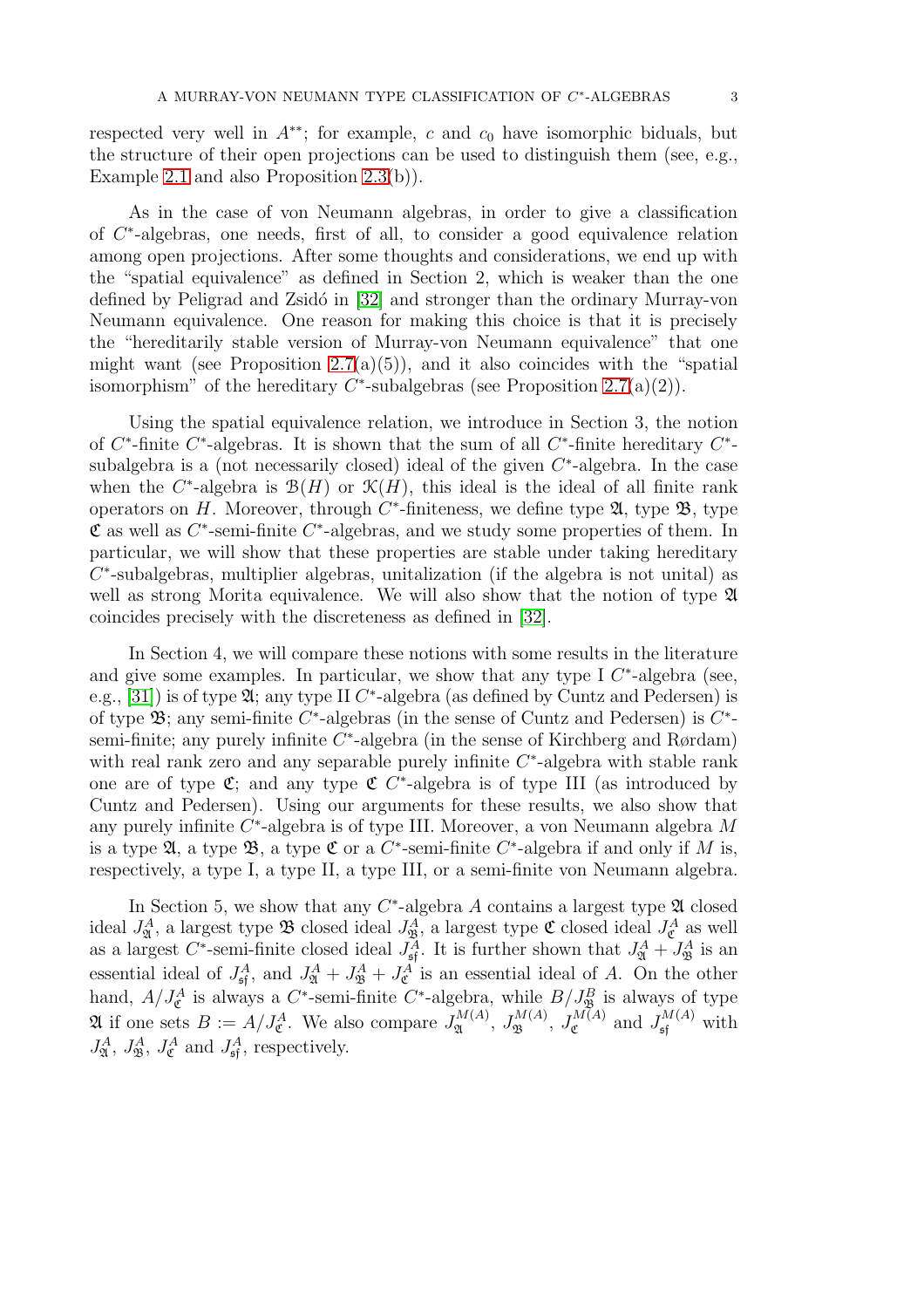*Notation* 1.1. Throughout this paper, A is a non-zero  $C^*$ -algebra,  $M(A)$  is the multiplier algebra of A,  $Z(A)$  is the center of A, and  $A^{**}$  is the bidual of A. Furthermore, Proj(A) is the set of all projections in A, while  $OP(A) \subseteq Proj(A^{**})$ is the set of all open projections of A. All ideals in this paper are two-sided ideals (not assumed to be closed unless specified).

If  $x, y \in A^{**}$  and E is a subspace of  $A^{**}$ , we set  $xEy := \{xzy : z \in E\},\$ and denote by  $\overline{E}$  the norm closure of E. For any  $x \in A^{**}$ , we set her  $_A(x)$  to be the hereditary C<sup>\*</sup>-subalgebra  $\overline{x^*A^{**}x} \cap A$  of A (note that if  $u \in A^{**}$  is a partial isometry, then  $\text{her}_A(u) = u^* A^{**} u \cap A = \{x \in A : x = u^* u x u^* u\} = \text{her}_A(u^* u)$ . When A is understood, we will use the notation her(x) instead. Moreover,  $p_x$  is the right support projection of a norm one element  $x \in A$ , i.e.  $p_x$  is the  $\sigma(A^{**}, A^*)$ -limit of  $\{(x^*x)^{1/n}\}_{n\in\mathbb{N}}$  and is the smallest open projection in  $A^{**}$  with  $xp_x=x$ .

*Acknowledgement:* The authors would like to thank L. Brown, E. Effros and G. Elliott for giving some comments.

#### 2. Spatial equivalence of open projections

In this section, we will consider a suitable equivalence relation on the set of open projections of a  $C^*$ -algebra. Let us start with the following example, which shows that the structure of open projections is rich enough to distinguish  $c$  and  $c_0$ , while they have isomorphic biduals (see Proposition [2.3\(](#page-4-0)b) below for a more general result).

<span id="page-3-0"></span>*Example* 2.1. The sets of open projections of  $c_0$  and c can be regarded as the collections  $\mathfrak X$  and  $\mathfrak Y$ , of open subsets of  $\mathbb N$  and of open subsets of the one point compactification of  $\mathbb N$ , respectively. As ordered sets,  $\mathfrak X$  and  $\mathfrak Y$  are not isomorphic. In fact, suppose on the contrary that there is an order isomorphism  $\Psi : \mathcal{Y} \to \mathcal{X}$ . Then  $\Psi(\mathbb{N})$  is a proper open subset of N. Let  $k \notin \Psi(\mathbb{N})$  and  $U \in \mathcal{Y}$  with  $\Psi(U) = \{k\}.$ As U is a minimal element, it is a singleton set. Thus,  $U \subseteq \mathbb{N}$ , which gives the contradiction that  $\{k\} \subseteq \Psi(\mathbb{N}).$ 

Secondly, we give the following well-known remarks which says that open projections and the hereditary  $C^*$ -subalgebras they define, are "hereditarily invariant". These will clarify some discussions later on.

<span id="page-3-1"></span>*Remark* 2.2. Let  $B \subseteq A$  be a hereditary C<sup>\*</sup>-subalgebra and  $e \in OP(A)$  be the open projection with  $\text{her}_A(e) = B$ .

(a) For any  $p \in \text{Proj}(B^{**})$ , one has  $\text{her}_B(p) = \text{her}_A(p)$ .

(b)  $\text{OP}(B) = \text{OP}(A) \cap B^{**}$ . In fact, if  $p \in \text{OP}(A) \cap B^{**}$  and  $\{a_i\}_{i \in \mathfrak{I}}$  is an approximate unit in  $her_A(p) = her_B(p)$ , then  $\{a_i\}_{i \in \mathfrak{I}}$  will  $\sigma(B^{**}, B^*)$ -converge to p and  $p \in \mathrm{OP}(B)$ .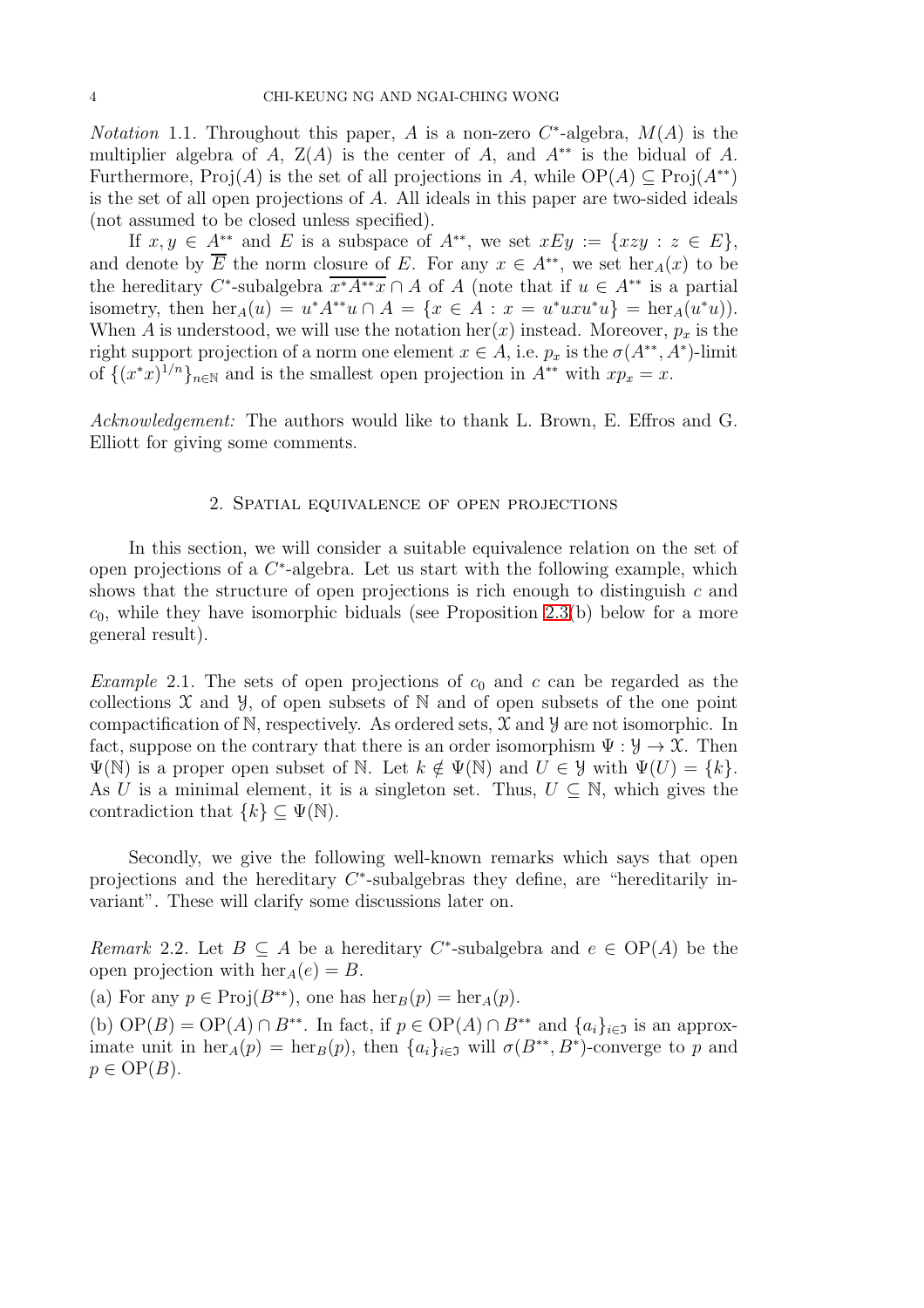(c) If  $z \in A$  satisfying  $zz^*, z^*z \in B$ , then  $z \in B$ . In fact, as  $z^*z \in \text{her}_A(e) =$  $eA^{**}e \cap A$ , by considering the polar decomposition of z, we see that  $ze = z$ . Similarly, we have  $ez = z$ .

(d) If  $f \in OP(A)$ , the open projections corresponding to her(e)  $\cap$  her(f) and the hereditary C<sup>\*</sup>-subalgebra generated by  $\text{her}(e) + \text{her}(f)$  are  $e \wedge f$  and  $e \vee f$ respectively.

Let  $j_A : M(A) \to A^{**}$  be the canonical \*-monomorphism, i.e.  $j_A(x)(f) = \tilde{f}(x)$  $(x \in M(A), f \in A^*)$ , where  $\tilde{f} \in M(A)^*$  is the unique strictly continuous extension of f. The proposition below can be regarded as a motivation behind the study of  $C^*$ -algebras through their open projections. It could be a known result (especially, part  $(a)$ ). However, since we need it for the equivalence of  $(1)$  and  $(5)$  in Proposition  $2.7(a)$  $2.7(a)$ , we give a proof here for completeness.

<span id="page-4-0"></span>**Proposition 2.3.** Suppose that A and B are  $C^*$ -algebras, and  $\Phi: A^{**} \to B^{**}$  is a ∗ *-isomorphism.*

*(a)* If  $\Phi(j_A(M(A))) = j_B(M(B))$ *, then*  $\Phi(A) = B$ *.* (b) If  $\Phi(\text{OP}(A)) = \text{OP}(B)$ *, then*  $\Phi(A) = B$ *.* 

**Proof:** (a) Let  $p_A \in OP(M(A))$  such that  $\text{her}_{M(A)}(p_A) = A$ . It is not hard to verify that  $p_A$  is the support of  $\tilde{j}_A$ , where  $\tilde{j}_A : M(A)^{**} \to A^{**}$  is the \*-epimorphism induced by  $j_A$ . Consider  $\Psi := j_B^{-1}$  $_B^{-1} \circ \Phi_{|j_A(M(A))} \circ j_A : M(A) \to M(B)$  (which is welldefined by the hypothesis). Since  $j_B \circ \Psi = \Phi_{j_A(M(A))} \circ j_A$ , we see that  $\tilde{j}_B \circ \Psi^{**} =$  $\Phi \circ \tilde{j}_A$  (as  $\Phi$  is automatically weak-\*-continuous). Thus,  $\tilde{j}_B(\Psi^{**}(p_A)) = 1_{B^{**}}$  which implies  $\Psi^{**}(p_A) \geq p_B$ . Similarly,

$$
(\Psi^{**})^{-1}(p_B) = (j_A^{-1} \circ \Phi^{-1}_{|j_B(M(B))} \circ j_B)^{**}(p_B) \ge p_A
$$

and we have  $\Psi^{**}(p_A) = p_B$ . Consequently,  $\Psi(\text{her}_{M(A)}(p_A)) = \text{her}_{M(B)}(p_B)$  as required.

(b) If  $a \in M(A)_{sa}$  and U is an open subset of  $\sigma(a) = \sigma(\Phi(j_A(a)))$ , then  $\chi_U(\Phi(j_A(a))) =$  $\Phi(\chi_U(j_A(a)))$  is an element of OP(B) (by [\[5,](#page-26-12) Theorem 2.2] and the hypothesis). Thus, by [\[5,](#page-26-12) Theorem 2.2] again, we have  $\Phi(j_A(a)) \in j_B(M(B))$ . A similar argument shows that  $\Phi^{-1}(j_B(M(B))) \subseteq j_A(M(A))$ . Now, we can apply part (a) to obtain the required conclusion.

*Remark* 2.4. Note that if A and B are separable and  $\Psi : M(A) \to M(B)$  is a \*-isomorphism, then  $\Psi(A) = B$ , by a result of Brown in [\[10\]](#page-26-13). However, the same result is not true if one of them is not separable (e.g. take  $A = M(B)$  and  $\Psi = id$ , where B is non-unital). Proposition [2.3\(](#page-4-0)a) shows that one has  $\Psi(A) = B$  if (and only if)  $\Psi$  extends to a \*-isomorphism from  $A^{**}$  to  $B^{**}$ .

We now consider a suitable equivalence relation on  $OP(A)$ . A naive choice is to use the original "Murray-von Neumann equivalence"  $\sim_{\text{Mv}}$ . However, this choice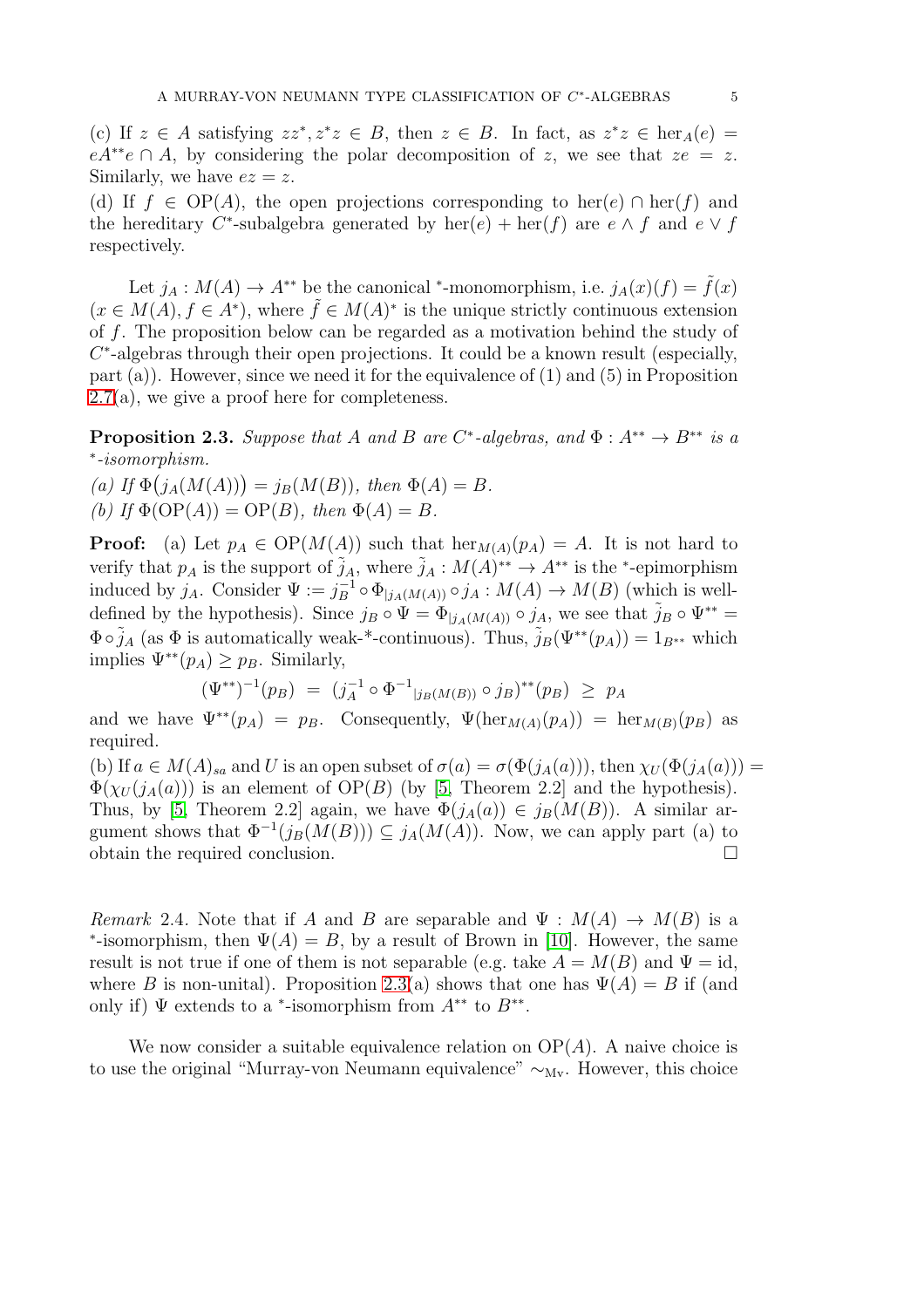is not good because [\[23\]](#page-26-14) tells us that two open projections that are Murray-von Neumann equivalent might define non-isomorphic hereditary  $C^*$ -subalgebras. On the other hand, one might define  $p \sim_{\text{her}} q$   $(p, q \in \text{OP}(A))$  whenever  $\text{her}(p) \cong \text{her}(q)$ as C<sup>\*</sup>-algebras. The problem of this choice is that two distinct open projections of  $C([0,1])$  can be equivalent (if they correspond to homeomorphic open subsets of  $[0, 1]$ , which means that the resulting classification, even if possible, will be very different from the Murray-von Neumann classification.

After some thoughts, we end up with an equivalence relation  $\sim_{\text{sp}}$  on OP(A):  $p \sim_{\text{sp}} q$  if there is a partial isometry  $v \in A^{**}$  satisfying

 $v^* \text{her}_A(p)v = \text{her}_A(q)$  and  $v \text{her}_A(q)v^* = \text{her}_A(p)$ .

Note that this relation is precisely the "hereditarily stable version" of the Murrayvon Neumann equivalence (see Proposition [2.7\(](#page-6-0)a)(5) below and the discussion following it).

In [\[32,](#page-27-7) Definition 1.1], Peligrad and Zsidó introduced another equivalence relation on Proj( $A^{**}$ ):  $p \sim_{\text{PZ}} q$  if there is a partial isometry  $v \in A^{**}$  such that

<span id="page-5-2"></span>(2.1) 
$$
p = vv^*
$$
,  $q = v^*v$ ,  $v^* \text{her}_A(p) \subseteq A$  and  $v \text{her}_A(q) \subseteq A$ .

It is not difficult to see that  $\sim_{\text{PZ}}$  is stronger than  $\sim_{\text{sp}}$ , and a natural description of ∼<sub>PZ</sub> on the set of range projections of positive elements of A is given in [\[29,](#page-26-15) Proposition 4.3]. Moreover, we also gave in [\[28,](#page-26-16) Proposition 3.1] an equivalent description of  $\sim_{\mathtt{PZ}}$  that is similar to  $\sim_{\mathtt{sp}}$  but use right ideals instead of hereditary  $C^*$ -subalgebras. However, it is now known that  $\sim_{\text{PZ}}$  and  $\sim_{\text{sp}}$  are actually different even for very simple kind of  $C^*$ -algebras (see [\[28,](#page-26-16) Theorem 5.3]). We decide to use  $\sim$ <sub>sp</sub> as it seems to be more natural in the way of using open projections (see Proposition [2.7\(](#page-6-0)a) below).

Let us start with an extension of  $\sim_{\text{sp}}$  to the whole of Proj( $A^{**}$ ).

<span id="page-5-1"></span><span id="page-5-0"></span>**Definition 2.5.** We say that  $p, q \in \text{Proj}(A^{**})$  are *spatially equivalent with respect to* A, denoted by  $p \sim_{\text{sp}} q$ , if there exists a partial isometry  $v \in A^{**}$  satisfying (2.2)  $p = vv^*$ ,  $q = v^*v$ ,  $v^* \text{her}_A(p)v = \text{her}_A(q)$  and  $v \text{her}_A(q)v^* = \text{her}_A(p)$ . In this case, we also say that the hereditary  $C^*$ -subalgebras  $her_A(p)$  and  $her_A(q)$ are *spatially isomorphic*.

It might happen that her(p) = 0 but  $p \neq 0$  and this is why we need to consider the first two conditions in  $(2.2)$ . We will see in Proposition [2.7\(](#page-6-0)a) that the first two conditions are redundant if  $p$  and  $q$  are both open projections.

Obviously,  $\sim$ <sub>sp</sub> is stronger than  $\sim$ <sub>Mv</sub> (for elements in Proj( $A^{**}$ )). Moreover, if  $p \sim_{\text{sp}} q$ , then  $x \mapsto v^*xv$  is a  $*$ -isomorphism from her(p) to her(q), which means that  $\sim$ <sub>sp</sub> is stronger than  $\sim$ <sub>her</sub> in the context of open projections.

A good point of the spatial equivalence is that open projections are stable under  $\sim_{\text{sp}}$ , as can be seen in part (b) of the following lemma.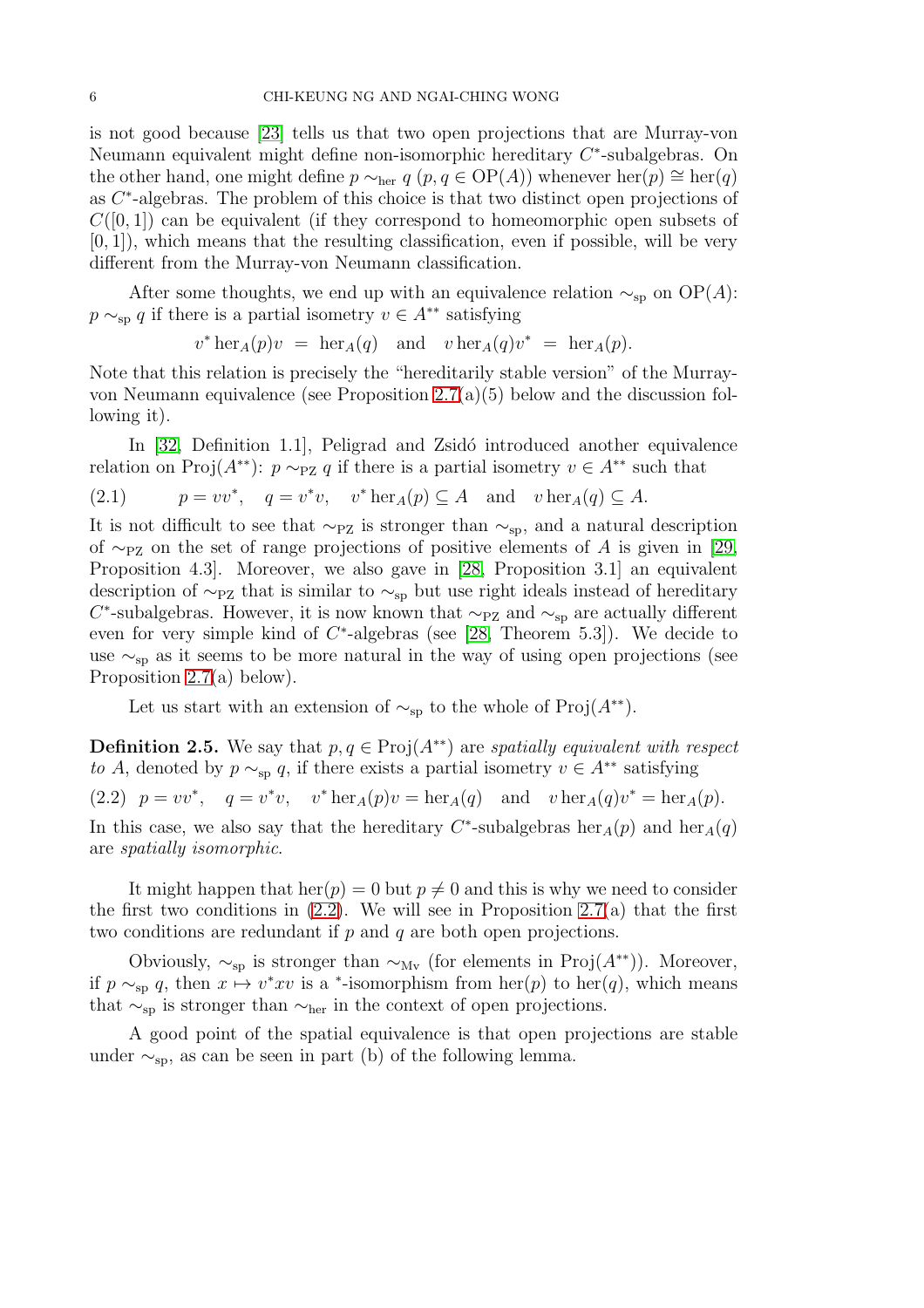<span id="page-6-1"></span>**Lemma 2.6.** *(a)*  $\sim_{\text{sp}}$  *is an equivalence relation in* Proj $(A^{**})$ *.* 

*(b)* Let  $p, q \in \text{Proj}(A^{**})$  and  $u \in A^{**}$  be a partial isometry. If p is open,  $u^*pu = q$ ,  $\text{her}_A(p) \subseteq u \text{ her}_A(q)u^*$  *and*  $\text{her}_A(q) \subseteq u^* \text{ her}_A(p)u$ *, then* q *is open and*  $p \sim_{\text{sp}} q$ *. Consequently, if*  $p \sim_{\text{sp}} q$  *and*  $p$  *is open, then*  $q$  *is open.* 

(c) If  $B \subseteq A$  *is a hereditary*  $C^*$ -subalgebra and  $p, q \in \text{Proj}(B^{**})$ , then p and q are *spatially equivalent with respect to* B *if and only if they are spatially equivalent with respect to* A*.*

**Proof:** (a) It suffices to verify the transitivity. Suppose that  $p, q$  and v are as in Definition [2.5.](#page-5-1) If  $w \in A^{**}$  and  $r \in \text{Proj}(A^{**})$  satisfy that

 $p = w^*w$ ,  $r = ww^*$ ,  $w \operatorname{her}_A(p)w^* = \operatorname{her}_A(r)$  and  $w^* \operatorname{her}_A(r)w = \operatorname{her}_A(p)$ ,

then the partial isometry wv gives the equivalence  $r \sim_{\text{sp}} q$ .

(b) As p is open and  $\text{her}_A(p)$  is contained in the weak-\*-closed subspace  $uA^{**}u^*$ , one has  $p \leq uu^*$ . Let  $v := pu$ . Then  $vv^* = p$  and  $v^*v = u^*pu = q$ . Moreover, it is clear that  $\text{her}_A(p) \subseteq v \text{ her}_A(q)v^*$  and  $\text{her}_A(q) \subseteq v^* \text{ her}_A(p)v$ . Now, it is easy to see that the relations in [\(2.2\)](#page-5-0) are satisfied. Furthermore, if  $\{a_i\}_{i\in\mathcal{I}}$  is an approximate unit in her<sub>A</sub>(p), then  $\{v^*a_iv\}$  is an increasing net in her<sub>A</sub>(q) that weak-\*-converges to  $v^*pv = q$ , and so q is open. The second statement follows directly from the first one.

(c) Suppose that p and q are spatially equivalent with respect to A and  $v \in A^{**}$ satisfies the relations in [\(2.2\)](#page-5-0). As  $vv^*, v^*v \in B^{**}$ , Remark [2.2\(](#page-3-1)c) tells us that  $v \in B^{**}$ . Now the equivalence follows from Remark [2.2\(](#page-3-1)a).

<span id="page-6-0"></span>**Proposition 2.7.** *(a)* If  $p, q \in \text{OP}(A)$ , the following statements are equivalent.

- $(1)$  *p* ∼<sub>sp</sub> *q*.
- (2) her(q) =  $u^*$  her(p)u and her(p) =  $u$  her(q) $u^*$  for a partial isometry  $u \in A^{**}$ .
- *(3)* her(q)  $\subseteq u^*$  her(p)u and her(p)  $\subseteq u$  her(q)u<sup>\*</sup> for a partial isometry  $u \in A^{**}$ .
- (4)  $q \leq v^*v$  and  $v \operatorname{her}(q)v^* = \operatorname{her}(p)$  *for a partial isometry*  $v \in A^{**}$ *.*
- *(5) There is a partial isometry*  $w \in A^{**}$  *such that*  $p = ww^*$  *and*

$$
\{ w^* r w : r \in \text{OP}(A); r \leq p \} \ = \ \{ s \in \text{OP}(A) : s \leq q \}.
$$

*(b)* If M is a von Neumann algebra and  $p, q ∈ \text{Proj}(M)$ , then  $p \sim_{\text{sp}} q$  if and only *if*  $p \sim_{M_V} q$  *as elements in* Proj(*M*).

**Proof:** (a) The implications  $(1) \Rightarrow (2) \Rightarrow (3)$  and  $(1) \Rightarrow (4)$  are clear.

 $(3) \Rightarrow (1)$ . Since q is open, one has  $q \leq u^*u$ . Thus,  $(uq)^*uq = q$  and Statement (3) also holds when u is replaced by  $uq$ . As p is also open, a similar argument shows that  $p \leq uqu^*$  and Statement (3) holds if we replace u by  $v := puq$  and that  $p = vv^*$ . Furthermore, since  $vqv^* = vv^* = p$ , Lemma [2.6\(](#page-6-1)b) tells us that  $p \sim_{\text{sp}} q$ .  $(4) \Rightarrow (2)$ . This follows from  $v^* \text{her}(p)v = v^* v \text{her}(q)v^* v = \text{her}(q)$ .

 $(1) \Rightarrow (5)$ . Notice that  $OP(\text{her}(p)) = \{r \in OP(A) : r \leq p\}$  (see Remark [2.2\(](#page-3-1)b)). Suppose that  $v \in A^{**}$  satisfies [\(2.2\)](#page-5-0) and  $r \in OP(\text{her}(p))$ . If  $\{a_i\}_{i \in \mathfrak{I}}$  is an increasing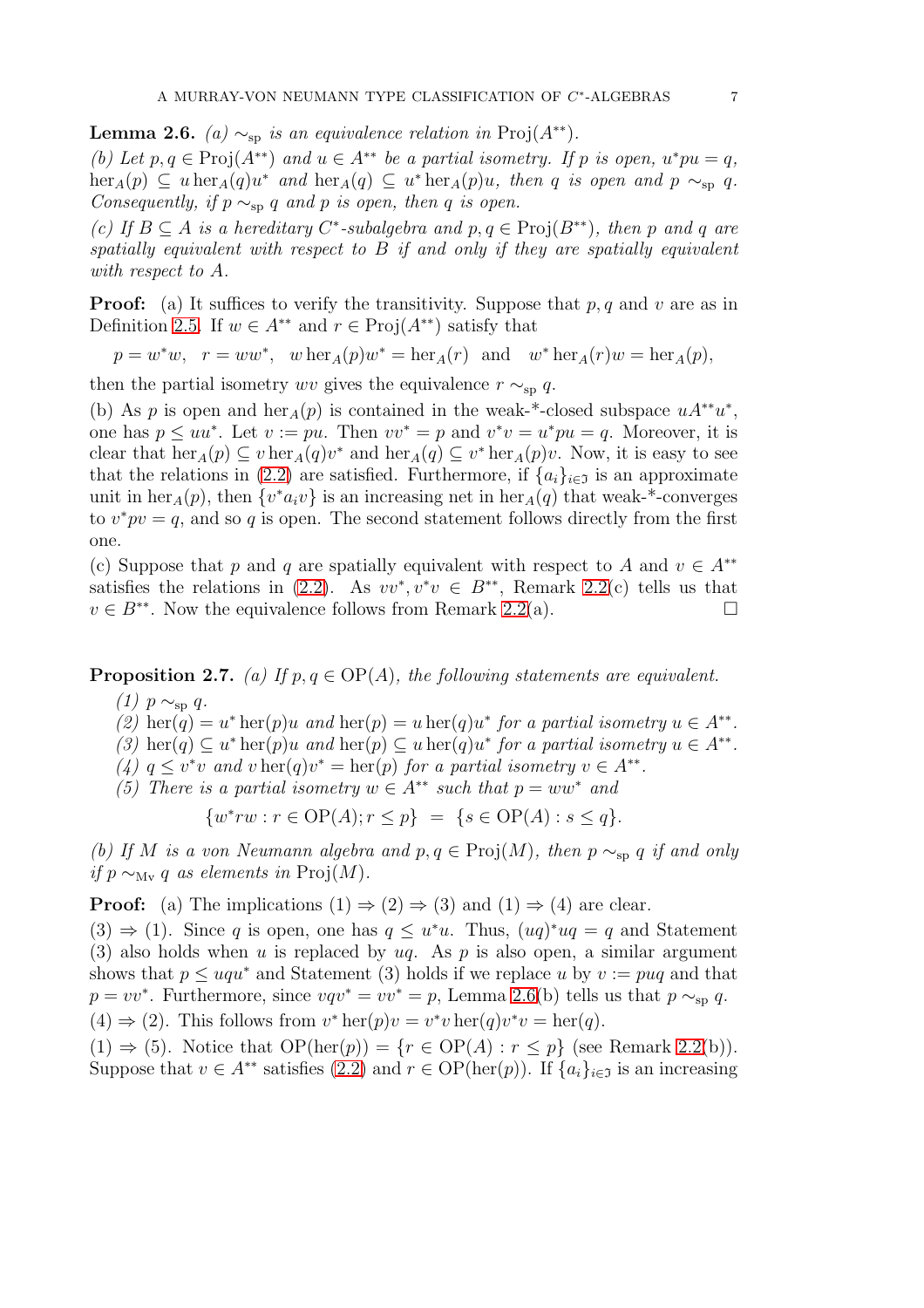net in her(p) that  $\sigma(A^{**}, A^*)$ -converge to r, then  $\{v^*a_iv\}_{i\in\mathfrak{I}}$  is an increasing net in her(q) that  $\sigma(A^{**}, A^*)$ -converge to  $v^*rv$  and hence  $v^*rv \in OP(\text{her}(q))$ . The argument for the other inclusion is similar.

 $(5) \Rightarrow (1)$ . By Statement (5), we have  $q = w^*pw$ , and the map  $\Phi : x \mapsto w^*xw$ is a <sup>\*</sup>-isomorphism from  $\text{her}(p)^{**}$  to  $\text{her}(q)^{**}$ . By Proposition [2.3\(](#page-4-0)b), we see that  $\Phi(\text{her}(p)) = \text{her}(q)$  and Statement (4) holds.

(b) If  $p \sim_{\text{sn}} q$ , then  $p \sim_{\text{M}_V} q$  as elements in Proj $(M^{**})$ , which implies that  $p \sim_{\text{M}_V} q$ q as elements in Proj $(M)$  (by considering the canonical \*-homomorphism  $\Lambda_M$ :  $M^{**} \to M$ ). Conversely, if  $v \in M$  satisfying  $p = vv^*$  and  $q = v^*v$ , then clearly  $v^* \operatorname{her}(p)v = \operatorname{her}(q).$ 

One can reformulate Statement (5) of Proposition [2.7\(](#page-6-0)a) in the following way.

There is a partial isometry  $w \in A^{**}$  that induces Murray-von Neumann equivalences between open subprojections of  $p$  (including  $p$ ) and open subprojections of q (including q).

Therefore, one may regard  $\sim_{\text{sp}}$  as the "hereditarily stable version" of the Murrayvon Neumann equivalence. Moreover, if  $v \in A^{**}$  satisfies the relations in [\(2.2\)](#page-5-0), then by Lemma [2.6\(](#page-6-1)b),  $r \sim_{\text{sp}} v^*rv$  for all  $r \in OP(\text{her}(p))$ , which means that spatial equivalence is automatically "hereditarily stable".

*Remark* 2.8. (a) Let  $p, q \in \text{Proj}(A^{**})$ . We call the unique  $p_{\text{int}} \in \text{OP}(A)$  with  $\text{her}(p) = \text{her}(p_{\text{int}})$  the *interior* of p. By the bijective correspondence between hereditary  $C^*$ -subalgebras and open projections,  $p_{\text{int}}$  is the largest open projection dominated by  $p$ . As a direct consequence of Proposition [2.7\(](#page-6-0)a), we know that  $p_{\text{int}} \sim_{\text{sp}} q_{\text{int}}$  if and only if

 $\text{her}(q) \subseteq u^* \text{her}(p)u$  and  $\text{her}(p) \subseteq u \text{her}(q)u^*$  for a partial isometry  $u \in A^{**}.$ 

(b) Suppose that  $p, q \in \text{OP}(A)$ . One might attempt to define  $p \leq_{\text{sp}} q$  if there is  $q_1$  ∈ OP(A) with  $p \sim_{\text{sp}} q_1 \leq q$ . However, unlike the Murray-von Neumann equivalence situation,  $p \leq_{sp} q$  and  $q \leq_{sp} p$  does not imply that  $p \sim_{sp} q$ . This can be shown by using a result of Lin. More precisely, it was shown in [\[23,](#page-26-14) Theorem 9] that there exist a separable unital simple C<sup>\*</sup>-algebra A as well as  $p \in \text{Proj}(A)$  and  $u \in A$  such that  $uu^* = 1$  and  $p_1 = u^*u \leq p$ , but her(p) and A are not \*-isomorphic. In particular,  $p \nsim_{\text{sp}} 1$ . Now, we clearly have  $p \lesssim_{\text{sp}} 1$ . On the other hand, as  $u \in A$ , we have

 $u^*Au = \operatorname{her}(p_1)$  and  $u \operatorname{her}(p_1)u^* = A$ ,

which implies that  $1 \leq_{\text{sp}} p$ .

This example also shows that the same problematic situation appears even if we replace  $\sim_{\text{sp}}$  with the stronger equivalence relation  $\sim_{\text{PZ}}$  as defined in [\(2.1\)](#page-5-2) (because  $u \in A$ ). Nevertheless, it was shown in [\[32,](#page-27-7) Theorem 1.13] that a weaker conclusion holds if one adds an extra assumption on either  $p$  or  $q$ , but we will not recall the details here.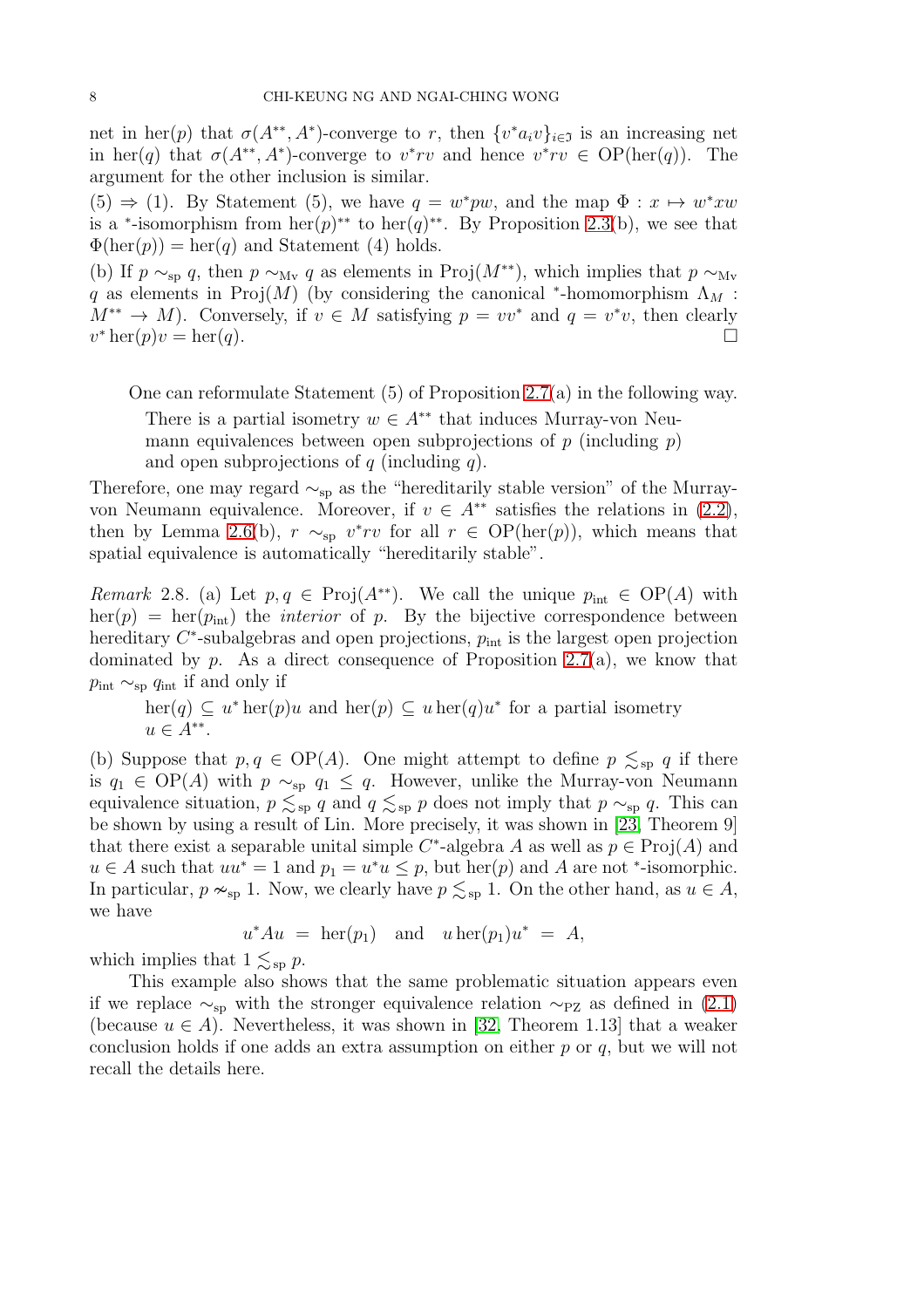Let us end this section with the following well-known example. We give an explicit argument here for future reference. Note that parts (a) and (b) of it mean that if  $a, b \in A_+$  are equivalent in the sense of Blackadar (i.e., there exists  $x \in A$ with  $a = x^*x$  and  $b = xx^*$ ; see, e.g., [\[29,](#page-26-15) Definition 2.1]), then their support projections are spatially equivalence (which is also a corollary of [\[29,](#page-26-15) Proposition 4.3], since  $\sim_{\text{PZ}}$  is stronger than  $\sim_{\text{sp}}$ ).

<span id="page-8-1"></span>*Example* 2.9. Suppose that  $x \in A$  with  $||x|| = 1$ . Set  $a = x^*x$  and  $b = xx^*$ . Let  $x = ua^{1/2}$  be the polar decomposition.

(a) It is easy to see that  $\overline{aAa} = u^*(\overline{xAx^*})u$  and  $\overline{xAx^*} = u(\overline{aAa})u^*$ , i.e.,  $\overline{xAx^*}$  is spatially isomorphic to  $\overline{aAa}$  (by Proposition [2.7\(](#page-6-0)a)).

(b) Notice that  $u(\overline{aAa})u^* = \overline{xAx^*} \supseteq \overline{xx^*Axx^*} \supseteq \overline{xx^*xAx^*xx^*} \supseteq \overline{ua^{3/2}Aa^{3/2}u^*} =$  $u(\overline{aAa})u^*$ , and we have  $\overline{xAx^*} = \overline{bAb}$ . Similarly,  $\overline{x^*Ax} = \overline{aAa}$  and  $\overline{x^*A^{**}x} = \overline{aA^{**}a}$ , which implies that  $\text{her}(x) = \text{her}(a)$ . On the other hand, as  $\overline{aAa}$  is a hereditary  $C^*$ subalgebra of her(*a*) and  $\{a^{1/k}\}_{k\in\mathbb{N}}$  is a sequence in  $\overline{aAa}$  which is an approximate unit for her(a), one has  $aAa = her(a)$ . Consequently,  $her(x) = x^*Ax$ .

(c) Suppose that  $B \subseteq A$  is a hereditary C<sup>\*</sup>-subalgebra and  $x \in B$ . Since  $\overline{aAa} =$  $a^2Aa^2$ , we see that  $\overline{aBa} = \overline{aAa}$ . Therefore,  $\operatorname{her}_B(x) = \operatorname{her}_A(x)$  by part (b).

## 3.  $C^*$ -SEMI-FINITENESS AND THREE TYPES OF  $C^*$ -ALGEBRAS

As in the case of von Neumann algebras([\[27\]](#page-26-0)), in order to define different "types" of C<sup>\*</sup>-algebras, we need to define "abelian" and "finite" open projections. "Abelian" open projections are defined in the same way as that of von Neumann algebras. However, in order to define "finite" open projections, we need to use our "hereditarily stable version" of Murray-von Neumann equivalence in Section 2. Note that one cannot go very far with the original Murray-von Neumann equivalence, because there exist  $p, q \in OP(A)$  with  $p \sim_{M_V} q$  but her(p) and her(q) are not isomorphic (see [\[23\]](#page-26-14)). Moreover, one cannot use a direct verbatim translation of the Murray-von Neumann finiteness.

<span id="page-8-0"></span>**Definition 3.1.** (a) Let  $q \in OP(A)$  and  $p \in Proj(qA^{**}q)$ . The *closure of* p *in* q, denoted by  $\bar{p}^q$ , is the smallest closed projection of her(q) that dominates p.

(b) Let  $p, q \in \text{OP}(A)$  with  $p \leq q$ . The projection p is said to be

- i. *dense in q* if  $\bar{p}^q = q$ ;
- ii. *abelian* if  $\text{her}(p)$  is a commutative  $C^*$ -algebra;

iii.  $C^*$ -*finite* if for any  $r, s \in OP(\text{her}(p))$  with  $r \leq s$  and  $r \sim_{\text{sp}} s$ , one has  $\bar{r}^s = s$ .

If p is dense in q, we say that her(p) is *essential* in her(q). We denote by  $OP_e(A)$ and  $OP_{\mathcal{F}}(A)$  the set of all abelian open projections and the set of all  $C^*$ -finite open projections of A, respectively.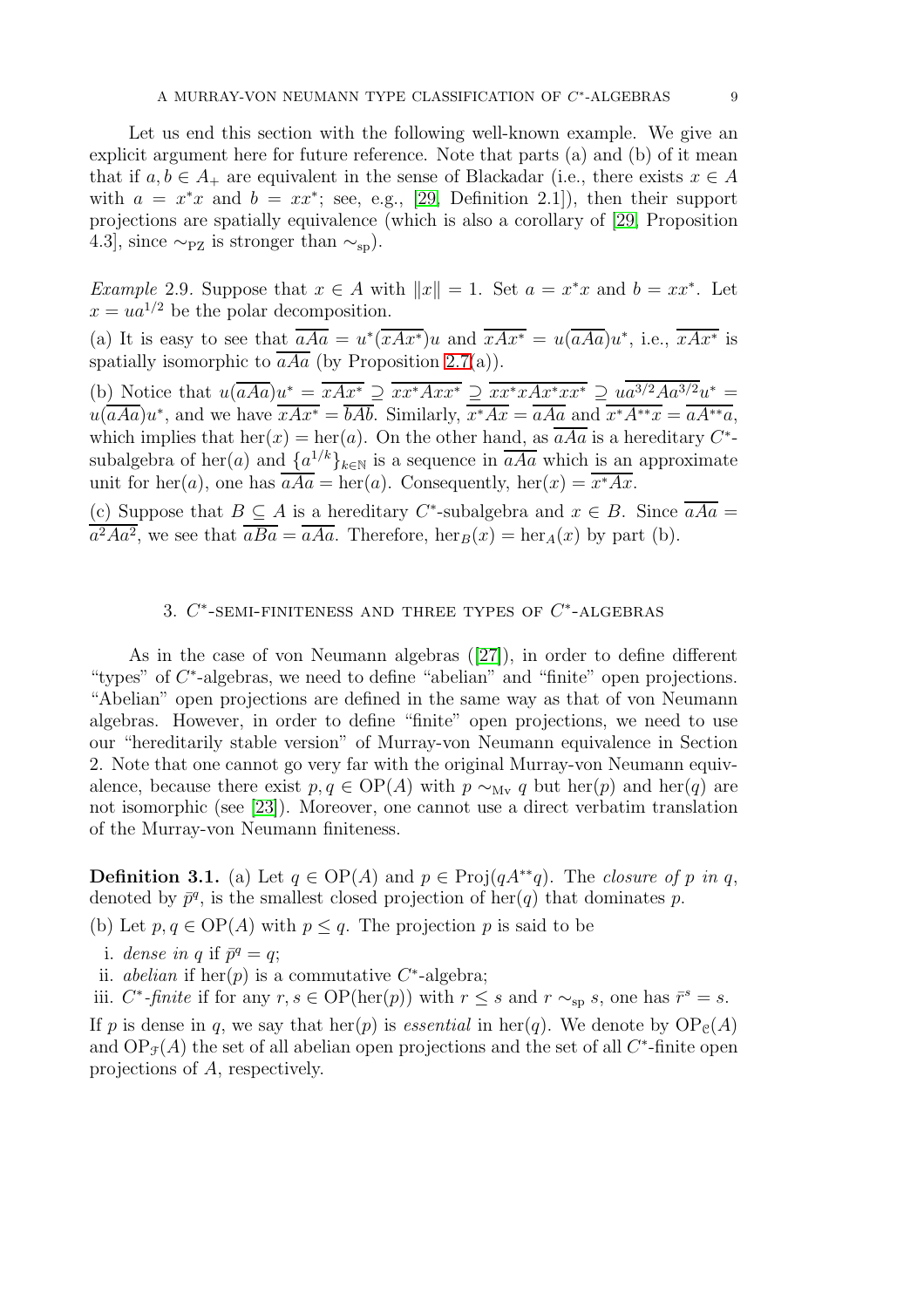The terminology "p is dense in q" is used in many places (e.g. [\[32\]](#page-27-7)), while the terminology "essential" comes from [\[39\]](#page-27-8).

Some people might wonder why we do not use the finiteness as defined in [\[14\]](#page-26-3). The reason is that we want to give a classification scheme for  $C^*$ -algebras using open projections (and the definition of finiteness in [\[14\]](#page-26-3) seems not related to open projections).

<span id="page-9-0"></span>*Remark* 3.2*.* Let  $p \in OP(A)$ *.* 

(a) Suppose that p is abelian. If  $r, s \in OP(\text{her}(p))$  satisfying  $r \leq s$  and  $r \sim_{sp} s$ , then  $r = s$ . Thus, p is  $C^*$ -finite.

(b) If  $\text{her}(p)$  is finite dimensional, then p is C<sup>\*</sup>-finite.

(c) One might ask why we do not define  $C^*$ -finiteness of p in the following way: for any  $r \in \mathrm{OP}(\mathrm{her}(p))$  with  $r \sim_{\mathrm{sp}} p$ , one has  $\bar{r}^p = p$ . The reason is that the stronger condition in Definition [3.1\(](#page-8-0)b) can ensure every open subprojection of a  $C^*$ -finite projection being  $C^*$ -finite. Such a phenomena is automatic for von Neumann algebras.

(d) A hereditary  $C^*$ -subalgebra  $B \subseteq A$  is essential in A if and only if for any non-zero hereditary C\*-subalgebra  $C \subseteq A$ , one has  $B \cdot C \neq \{0\}$ . Thus, a closed ideal  $I \subseteq A$  is essential in the sense of Definition [3.1](#page-8-0) if and only it is essential in the usual sense (i.e., any non-zero closed ideal of A intersects I non-trivially).

**Definition 3.3.** A  $C^*$ -algebra  $A$  is said to be:

- i.  $C^*$ -finite if  $1 \in \text{OP}_{\mathcal{F}}(A)$ ;
- ii.  $C^*$ -semi-finite if every element in  $OP(A) \setminus \{0\}$  dominates an element in  $OP_{\mathcal{F}}(A) \setminus$ {0};
- iii. *of Type* **2** if every element in  $OP(A) \cap Z(A^{**}) \setminus \{0\}$  dominates an element in  $OP<sub>e</sub>(A) \setminus \{0\};$
- iv. *of Type*  $\mathfrak{B}$  if  $OP_e(A) = \{0\}$  but each element in  $OP(A) \cap Z(A^{**})\setminus \{0\}$  dominates an element in  $OP_{\mathcal{F}}(A) \setminus \{0\};$
- v. *of Type*  $\mathfrak{C}$  if  $OP_{\mathcal{F}}(A) = \{0\}.$

Let us give an equivalent form of the above abstract definition through the relation between open projections (respectively, central open projections) and hereditary  $C^*$ -subalgebras (respectively, ideals). A  $C^*$ -algebra A is

- $C^*$ -finite if and only if for each hereditary  $C^*$ -subalgebra  $B \subseteq A$ , every hereditary  $C^*$ -subalgebra of  $B$  that is spatially isomorphic to  $B$  is essential in  $B$ :
- $C^*$ -semi-finite if and only if every non-zero hereditary  $C^*$ -subalgebra of A contains a non-zero  $C^*$ -finite hereditary  $C^*$ -subalgebra;
- of type  $\mathfrak A$  if and only if every non-zero closed ideal of A contains a non-zero abelian hereditary  $C^*$ -subalgebra;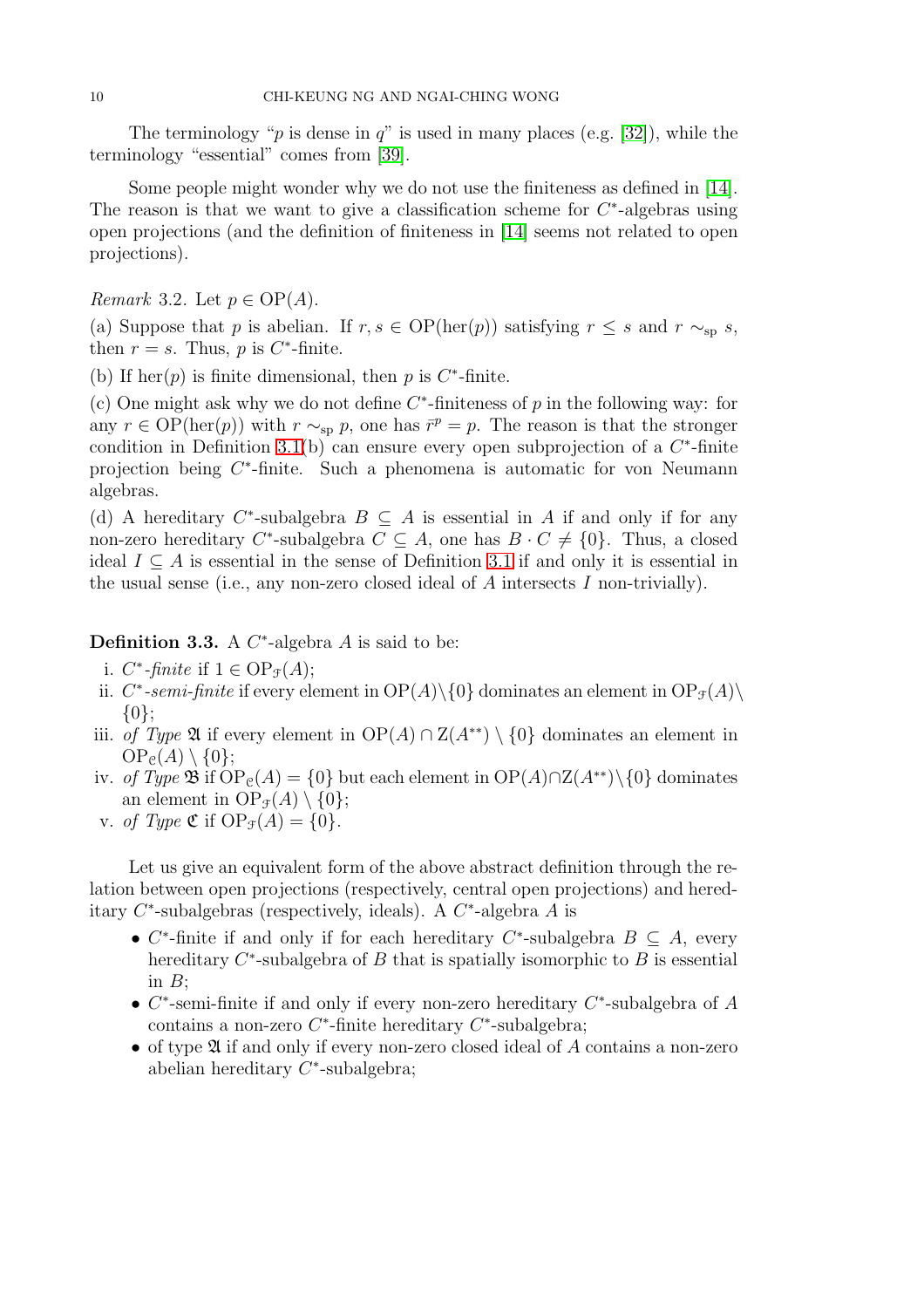- of type  $\mathfrak{B}$  if and only if A does not contain any non-zero abelian hereditary  $C^*$ -subalgebra and every non-zero closed ideal of  $A$  contains a non-zero  $C^*$ -finite hereditary  $C^*$ -subalgebra;
- of type  $\mathfrak C$  if and only if A does not contain any non-zero  $C^*$ -finite hereditary C ∗ -subalgebra.

<span id="page-10-2"></span>*Remark* 3.4*.* Suppose that A is simple.

(a) A is either of type  $\mathfrak{A}$ , type  $\mathfrak{B}$  or type  $\mathfrak{C}$ .

(b) We will see in Corollary [4.5](#page-17-0) that A is of type  $\mathfrak A$  if and only if A is of type I (see, e.g., [\[31,](#page-27-3) 6.1.1] for its definition). Moreover, if A is of type II (in the sense of [\[14\]](#page-26-3)), then A is of type  $\mathfrak{B}$  (by Proposition [4.7](#page-17-1) below), while if A is purely infinite (in the sense of [\[13\]](#page-26-17)), then A is of type  $\mathfrak{C}$  (by Proposition [4.11\(](#page-19-0)a) below and [\[40,](#page-27-9) Theorem 1.2(ii)]). However, we do not know if the converse of the last two statements hold.

A positive element  $a \in A_+$  is said to be  $C^*$ -*finite* if her(a) (i.e.,  $\overline{aAa}$ ) is  $C^*$ -finite.

<span id="page-10-0"></span>Proposition 3.5. *(a) The sum,* C(A)*, of all abelian hereditary* C ∗ *-subalgebras of* A *is a (not necessarily closed) ideal of* A. If  $\mathcal{C}(A)_+ := \mathcal{C}(A) \cap A_+$ *, then*  $\mathcal{C}(A)$ *coincides with the vector space* span  $\mathcal{C}(A)_+$  *generated by*  $\mathcal{C}(A)_+$ *.* 

(b) The sum,  $\mathfrak{F}(A)$ , of all  $C^*$ -finite hereditary  $C^*$ -subalgebras of A is a (not nec*essarily closed) ideal of* A*.* If  $\mathfrak{F}(A)_+ := \mathfrak{F}(A) \cap A_+$ , then  $\mathfrak{F}(A) = \text{span } \mathfrak{F}(A)_+$ .

*(c)* If  $B \subseteq A$  *is a hereditary*  $C^*$ -subalgebra, then  $\mathcal{C}(B)_+ = \mathcal{C}(A) \cap B_+$  *and*  $\mathcal{F}(B)_+ =$  $\mathfrak{F}(A) \cap B_+.$ 

**Proof:** Since parts (a) and (b) follow from the arguments of [\[31,](#page-27-3) Proposition 6.1.7], we will only give the proof for part (c). Moreover, we will only establish the second equality as the argument for the first one is similar. As  $K_A$  is a hereditary cone, the argument of part (b) tells us that  $\mathfrak{F}(A)_+ = K_A$ . It is clear that  $\mathfrak{F}(B) \subseteq \mathfrak{F}(A) \cap B$ . Conversely, if  $w \in K_A \cap B$  and  $w_1, ..., w_n \in F_A$  such that  $w = \sum_{i=1}^n w_i$ , then  $w_i \leq w \in B_+$ , which implies that  $w_i \in F_A \cap B = F_B$  (see Example [2.9\(](#page-8-1)c)). Consequently,  $w \in K_B$  as required.

Clearly,  $\mathcal{C}(A) \subset \mathcal{F}(A)$ . We will see in Theorem [5.2\(](#page-22-0)d) below that the closed ideal  $\mathcal{C}(A)$  is of type  $\mathfrak{A}$ , while  $\mathcal{F}(A)$  is  $C^*$ -semi-finite.

<span id="page-10-1"></span>*Example* 3.6. (a) If A is commutative, then A is of type  $\mathfrak A$  and is  $C^*$ -finite. Moreover,  $\mathcal{C}(A) = \mathcal{F}(A) = A$ .

(b) Let  $p \in \mathrm{OP}(\mathcal{B}(\ell^2)) \subseteq \mathcal{B}(\ell^2)^{**}$  such that  $\mathrm{her}(p) = \mathcal{K}(\ell^2)$  (the C\*-algebra of all compact operators). Then  $p \neq 1$  but her $(1-p) = (0)$ . In fact, if  $T \in \text{her}(1-p)$ , we have  $pT = 0$  and  $ST = SpT = 0$  for any  $S \in \mathcal{K}(\ell^2)$ , which gives  $T = 0$ . Moreover, p is dense in 1 because  $\mathcal{K}(\ell^2)$  is an essential closed ideal of  $\mathcal{B}(\ell^2)$  (see Remark  $3.2(d)$  $3.2(d)$ ).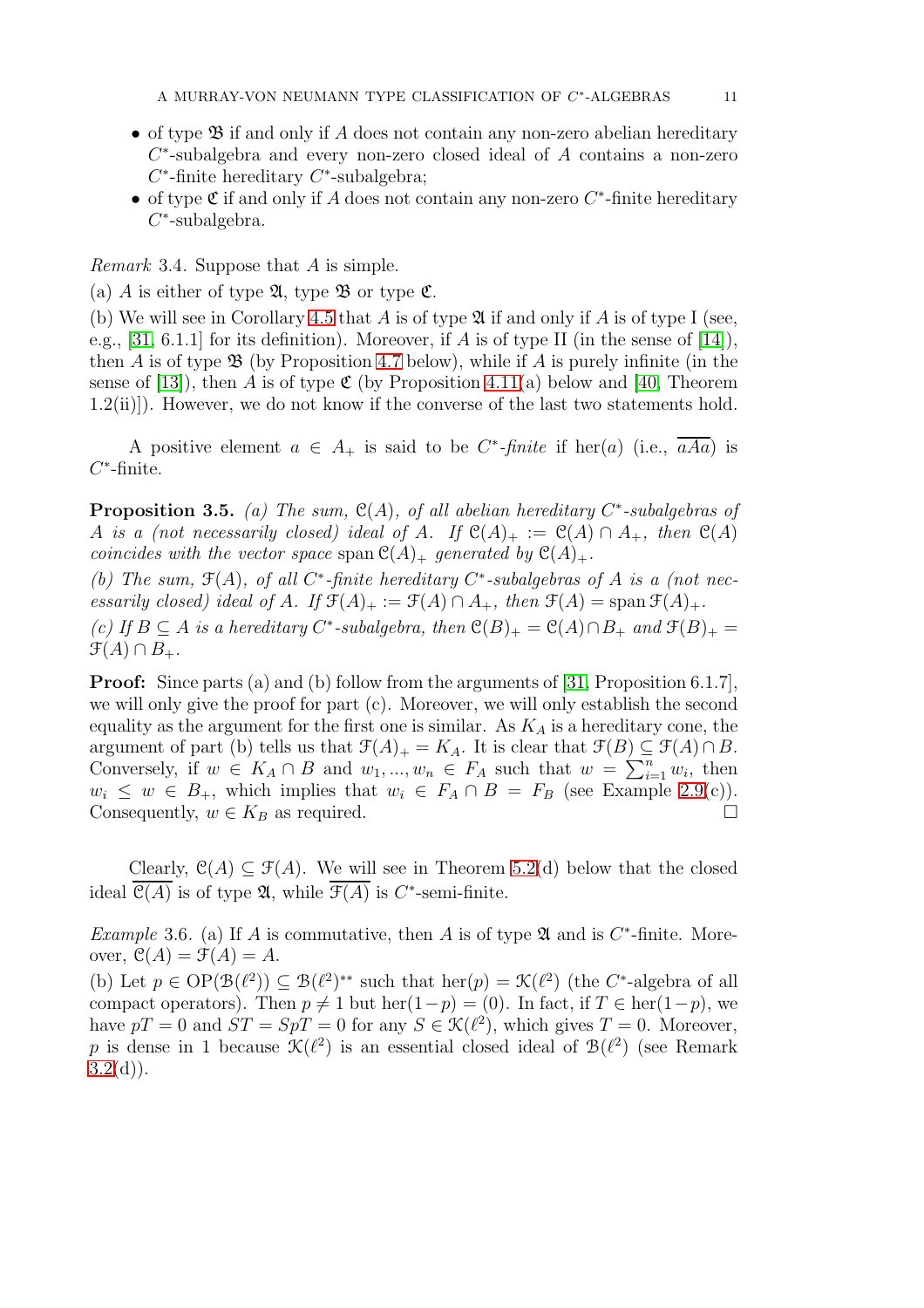(c) If H is an infinite dimensional Hilbert space, then  $\mathcal{K}(H)$  is a  $C^*$ -algebra of type  $\mathfrak{A}$ , which is not  $C^*$ -finite but is  $C^*$ -semi-finite. In fact, as  $\mathfrak{K}(H)$  is simple and contains many rank-one projections, it is of type A. On the other hand, suppose that  $e \in \text{Proj}(\mathcal{K}(H))$  is a rank-one projection. Then  $1 - e \in \text{OP}(\mathcal{K}(H)) \subseteq \mathcal{B}(H)$ and there is an isometry  $v \in \mathcal{B}(H)$  with  $vv^* = 1 - e$ . Thus,

$$
v^* \operatorname{her}(1-e)v = \mathcal{K}(H) \quad \text{and} \quad 1-e \sim_{\text{sp}} 1.
$$

Moreover, as  $e \in \text{Proj}(\mathcal{K}(H))$ , we see that  $1-e$  is also a closed projection and hence it is not dense in 1. Finally, as all hereditary  $C^*$ -subalgebras of  $\mathcal{K}(H)$  are given by projections in  $\mathcal{B}(H)$ , they are of the form  $\mathcal{K}(K)$  for some subspaces  $K \subseteq H$ . Hence,  $\mathcal{K}(H)$  is C<sup>\*</sup>-semi-finite (see Remark [3.2\(](#page-9-0)b)).

(d) Let H be a Hilbert space. Clearly,  $\text{Proj}(\mathcal{K}(H)) \subseteq \text{OP}_{\mathcal{F}}(\mathcal{B}(H))$ . Hence, if  $\mathfrak{F}(H)$  is the set of all finite rank operators, then  $\mathfrak{F}(H) \subset \mathfrak{F}(\mathcal{B}(H))$ . Suppose that  $B \subseteq \mathcal{B}(H)$  is a C<sup>\*</sup>-finite hereditary C<sup>\*</sup>-subalgebra and  $p \in \text{Proj}(B)$ . As p is C<sup>\*</sup>finite and  $pBp = p\mathcal{B}(H)p \cong \mathcal{B}(K)$  for a subspace  $K \subseteq H$ , we see that K is finite dimensional (see part (c)) and so  $p \in \mathcal{K}(H)$ . Since  $B \subseteq \mathcal{B}(H)$  is a hereditary  $C^*$ -subalgebra, B is generated by its projections. Thus, B is a hereditary  $C^*$ subalgebra of  $\mathcal{K}(H)$ , and  $B \cong \mathcal{K}(H')$  for a subspace  $H' \subseteq H$ . The C<sup>\*</sup>-finiteness of B again implies that dim  $H' < \infty$ , and  $B \subseteq \mathfrak{F}(H)$ . Consequently,

$$
\mathfrak{F}(\mathfrak{B}(H)) = \mathfrak{F}(H).
$$

On the other hand, since any finite rank projection is a sum of rank-one projections and any rank-one projection belongs to  $\mathcal{C}(\mathcal{B}(H))$ , we see that  $\mathfrak{F}(H) = \mathcal{C}(\mathcal{B}(H)) =$  $\mathcal{F}(\mathcal{B}(H))$ . Furthermore, by Proposition [3.5\(](#page-10-0)c), we also have  $\mathcal{F}(\mathcal{K}(H)) = \mathcal{C}(\mathcal{K}(H)) =$  $\mathfrak{F}(H)$ .

<span id="page-11-1"></span>*Remark* 3.7*.* Let  $e \in OP(A)$  and  $z(e)$  be the central support of e in  $A^{**}$ .

(a)  $z(e) = \sup_{u \in U_{M(A)}} u e u^*$  (see, e.g., [\[31,](#page-27-3) Lemma 2.6.3]), and  $z(e)$  is an open projec-tion (see Remark [2.2\(](#page-3-1)d)) with her( $z(e)$ ) being the smallest closed ideal containing  $her(e).$ 

(b) Recall that  $B := \text{her}(e) \subseteq A$  is said to be *full* if  $\text{her}(z(e)) = A$ . In this case, B is strongly Morita equivalent to A (see, e.g., [\[35\]](#page-27-6)). Consequently, her(e) is always strongly Morita equivalent to her $(z(e))$ .

The following provides an important tool to us in this paper. An essential ingredient of its proof (in particular, part  $(b)$ ) is a result of Peligrad and Zsidó in [\[32\]](#page-27-7).

<span id="page-11-0"></span>Proposition 3.8. Let A and B be two strongly Morita equivalent  $C^*$ -algebras. *(a)* A *contains a non-zero abelian hereditary* C ∗ *-subalgebra if and only if* B *does. (b)* A *contains a non-zero* C ∗ *-finite hereditary* C ∗ *-subalgebra if and only if* B *does.*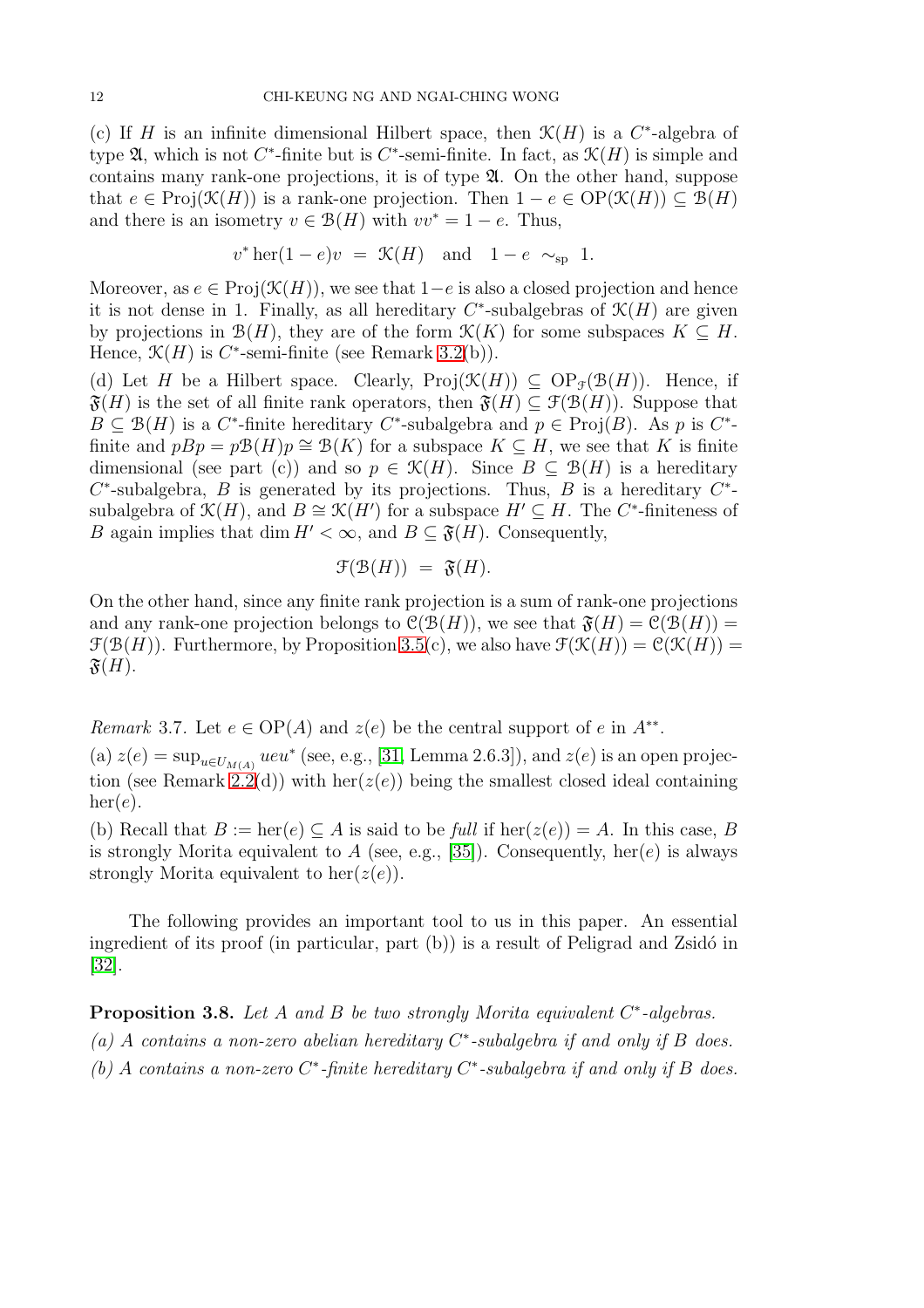**Proof:** There exist a  $C^*$ -algebra D and  $e \in Proj(M(D))$  such that both A and  $B$  are full hereditary  $C^*$ -subalgebras of  $D$  and we have

$$
A \cong eDe
$$
 and  $B \cong (1-e)D(1-e)$ 

(see, e.g., [\[8,](#page-26-18) Theorem II.7.6.9]). Thus,  $z(e) = 1 = z(1 - e)$ .

(a) It suffices to show that A contains a non-zero abelian hereditary  $C^*$ -subalgebra whenever D does. Let  $p \in \mathrm{OP}_{\mathcal{C}}(D) \setminus \{0\}$ . As  $pz(e) = p \neq 0$ , we see that  $pueu^* \neq 0$ for some  $u \in U_{M(D)}$ . By replacing p with  $u^*pu$ , we may assume that  $pe \neq 0$ , and hence  $e \operatorname{her}_D(p)e \neq (0)$ . If  $x, y \in \operatorname{her}_D(p)$  and  $\{b_j\}_{j \in \mathfrak{I}}$  is an approximate unit of  $\text{her}_D(p)$ , then  $b_i e b_j \in \text{her}_D(p)$  which implies that

$$
xey = \lim x b_i e b_j y = \lim y b_i e b_j x = y e x.
$$

Consequently,  $e \operatorname{her}_D(p)e$  is an abelian hereditary  $C^*$ -subalgebra of A.

(b) It suffices to show that if D contains a non-zero  $C^*$ -finite hereditary  $C^*$ subalgebra, then so does A. Suppose that  $p \in \text{OP}_{\mathcal{F}}(D) \setminus \{0\}$ . By [\[32,](#page-27-7) Theorem 1.9], there exist  $e_0, e_1 \in \text{OP}(\text{her}_D(e))$  and  $p_0, p_1 \in \text{OP}(\text{her}_D(p))$  satisfying

$$
\overline{e_0 + e_1}^e = e
$$
,  $\overline{p_0 + p_1}^p = p$ ,  $z(e_0)z(p_0) = 0$  and  $e_1 \sim_{\text{PZ}} p_1$ .

Suppose that  $p_1 = 0$ . Then  $e_1 = 0$  and  $z(e_0)$  is dense in  $z(e) = 1$  (by [\[32,](#page-27-7) Lemma 1.8). This implies that  $z(p_0) = 0$ , and we have a contradiction that  $p_0 = 0$  is dense in the non-zero open projection p. Therefore,  $p_1 \neq 0$  and is C<sup>\*</sup>-finite. Since  $\text{her}_D(e_1) \cong \text{her}_D(p_1)$  (note that  $\sim_{PZ}$  is stronger than  $\sim_{\text{sp}}$ ), we see that  $\text{her}_D(e_1)$  is a non-zero  $C^*$ -finite hereditary  $C^*$ -subalgebra of  $A = \text{her}_D(e)$ .

One may also use the argument of part  $(b)$  to obtain part  $(a)$ , but we keep the alternative argument since it is also interesting.

Suppose that  $E$  is a full Hilbert A-module implementing the strong Morita equivalence between A and B, i.e.,  $B \cong \mathcal{K}_A(E)$  (see, e.g., [\[22\]](#page-26-19)). If I is a closed ideal of A, then EI is a full Hilbert I-module and  $\mathcal{K}_I(EI)$  is a closed ideal of B.

We recall from [\[32,](#page-27-7) Definition 2.1] that A is said to be *discrete* if any non-zero open projection of A dominates a non-zero abelian open projection.

<span id="page-12-0"></span>Theorem 3.9. *(a) Let* A *and* B *be two strongly Morita equivalent* C ∗ *-algebras. Then* A *is of type* A *(respectively, type* B *or type* C*) if and only if* B *is of the same type.*

*(b) A* C ∗ *-algebra* A *is of type* A *if and only if it is discrete.*

**Proof:** (a) Suppose that A is of type **B**. If  $OP_{\mathcal{C}}(B) \neq \{0\}$ , then  $OP_{\mathcal{C}}(A) \neq \{0\}$ (because of Proposition [3.8\(](#page-11-0)a)), which is a contradiction. Let  $J$  be a non-zero closed ideal of B. As in the paragraph above, the strong Morita equivalence of A and B gives a closed ideal  $J_0$  of A that is strongly Morita equivalent to J. As  $J_0$  contains a non-zero  $C^*$ -finite hereditary  $C^*$ -subalgebra, so is  $J$  (by Proposition [3.8\(](#page-11-0)b)). This shows that B is of type  $\mathfrak{B}$ . The argument for the other two types are similar and easier.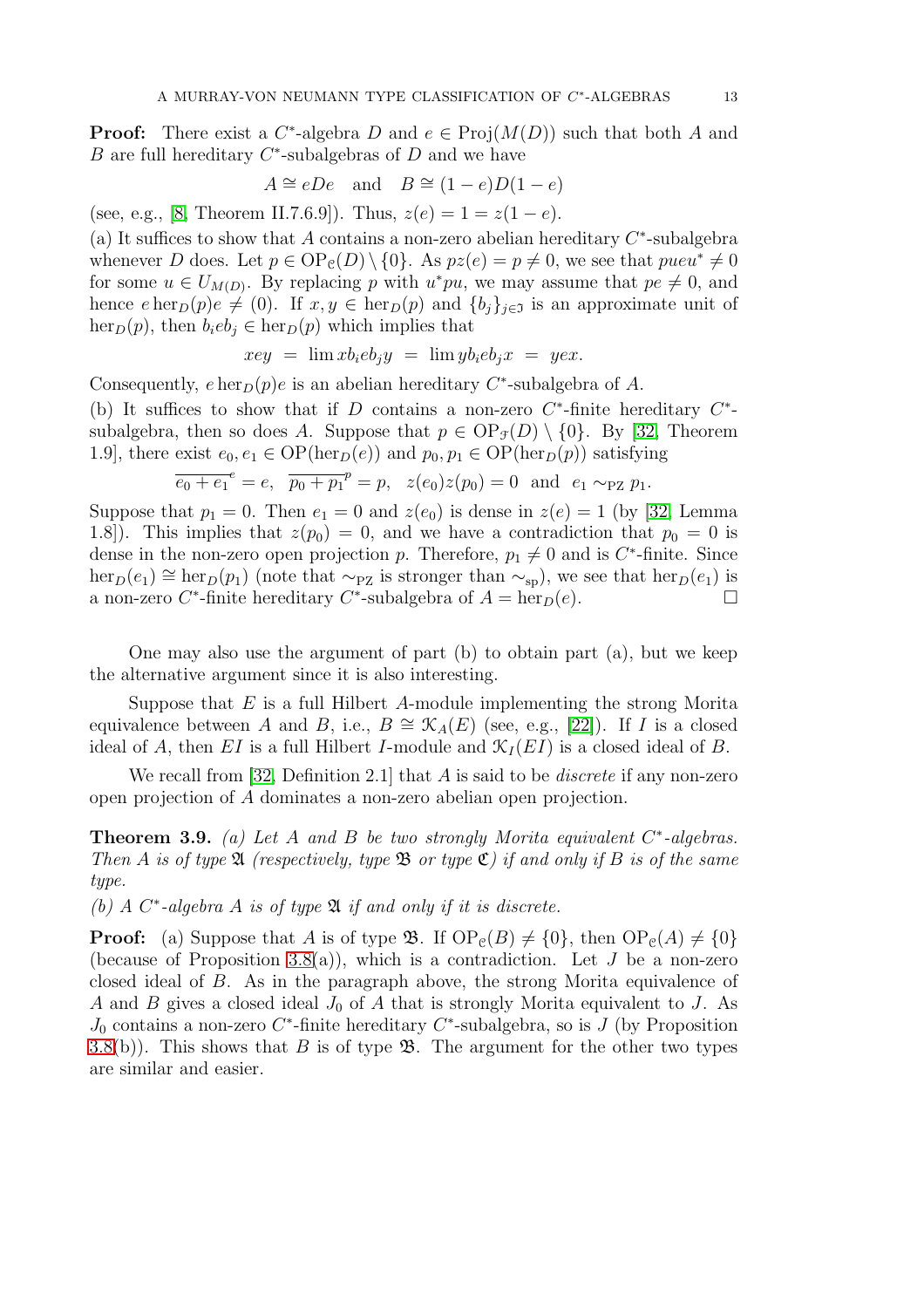(b) It suffices to show that if A is of type  $\mathfrak{A}$ , then it is discrete. Let  $B \subseteq A$  be a non-zero hereditary  $C^*$ -subalgebra and  $J \subseteq A$  be the closed ideal generated by B (which is strongly Morita equivalent to  $B$ ; see Remark [3.7\(](#page-11-1)b)). As  $J$  contains a non-zero abelian hereditary C<sup>\*</sup>-subalgebra, so does B (by Proposition [3.8\(](#page-11-0)a)).  $\Box$ 

The following result follows from Proposition [3.8\(](#page-11-0)b) and the argument of Theorem [3.9.](#page-12-0)

<span id="page-13-0"></span>Corollary 3.10. *(a)* A *is* C ∗ *-semi-finite if and only if any non-zero closed ideal of* A *contains a non-zero* C ∗ *-finite hereditary* C ∗ *-subalgebra.*

*(b) If* A *is strongly Morita equivalent to a* C ∗ *-semi-finite* C ∗ *-algebra, then* A *is also* C ∗ *-semi-finite.*

*(c)* A *is of type* B *if and only if it is* C ∗ *-semi-finite and anti-liminary (i.e., it does not contain any non-zero commutative hereditary* C ∗ *-subalgebra).*

<span id="page-13-2"></span>*Remark* 3.11*.* (a) As in the case of von Neumann algebra, strong Morita equivalence does not preserve C<sup>\*</sup>-finiteness. In fact, for any C<sup>\*</sup>-algebra A, the algebra  $A \otimes \mathcal{K}(\ell^2)$ is not C<sup>\*</sup>-finite (using the same argument as Example [3.6\(](#page-10-1)c); note that  $1 \otimes (1 - e)$ is both an open and a closed projection of  $A \otimes \mathcal{K}(\ell^2)$ ). Consequently, any stable  $C^*$ -algebra is not  $C^*$ -finite.

(b) By Remark [3.7\(](#page-11-1)b), Theorem [3.9\(](#page-12-0)a) and Corollary [3.10\(](#page-13-0)b), any type  $\mathfrak{A}$ , type **3**, type  $\mathfrak{C}$  or  $C^*$ -semi-finite hereditary  $C^*$ -subalgebra is contained in a closed ideal of the same type.

Recall that a C<sup>\*</sup>-algebra A has *real rank zero* in the sense of Brown and Pedersen if the set of elements in  $A_{sa}$  with finite spectrum is norm dense in  $A_{sa}$ (see, e.g.,  $[12, Corollary 2.6]$ ). The following result follows from Theorem [3.9\(](#page-12-0)b), Corollary  $3.10(c)$  as well as the fact that any hereditary  $C^*$ -subalgebra of a real rank zero C<sup>\*</sup>-algebra is again of real rank zero (see, e.g., [\[12,](#page-26-20) Corollary 2.8]).

## <span id="page-13-1"></span>Corollary 3.12. *Let* A *be a* C ∗ *-algebra with real rank zero.*

*(a)* A *is of type*  $\mathfrak A$  *if and only if every projection in*  $\text{Proj}(A) \setminus \{0\}$  *dominates an abelian projection in*  $\text{Proj}(A) \setminus \{0\}$ .

*(b)* A *is of type*  $\mathfrak{B}$  *if and only if every projection in*  $\text{Proj}(A) \setminus \{0\}$  *is non-abelian but dominates a C*<sup>\*</sup>-finite projection in  $\text{Proj}(A) \setminus \{0\}.$ 

 $(c)$  A *is of type*  $\mathfrak C$  *if and only if* A *does not contain any non-zero*  $C^*$ -finite projec*tion.*

(d) A is  $C^*$ -semi-finite if and only if every projection in  $\text{Proj}(A) \setminus \{0\}$  dominates *a*  $C^*$ -finite projection in  $\text{Proj}(A) \setminus \{0\}.$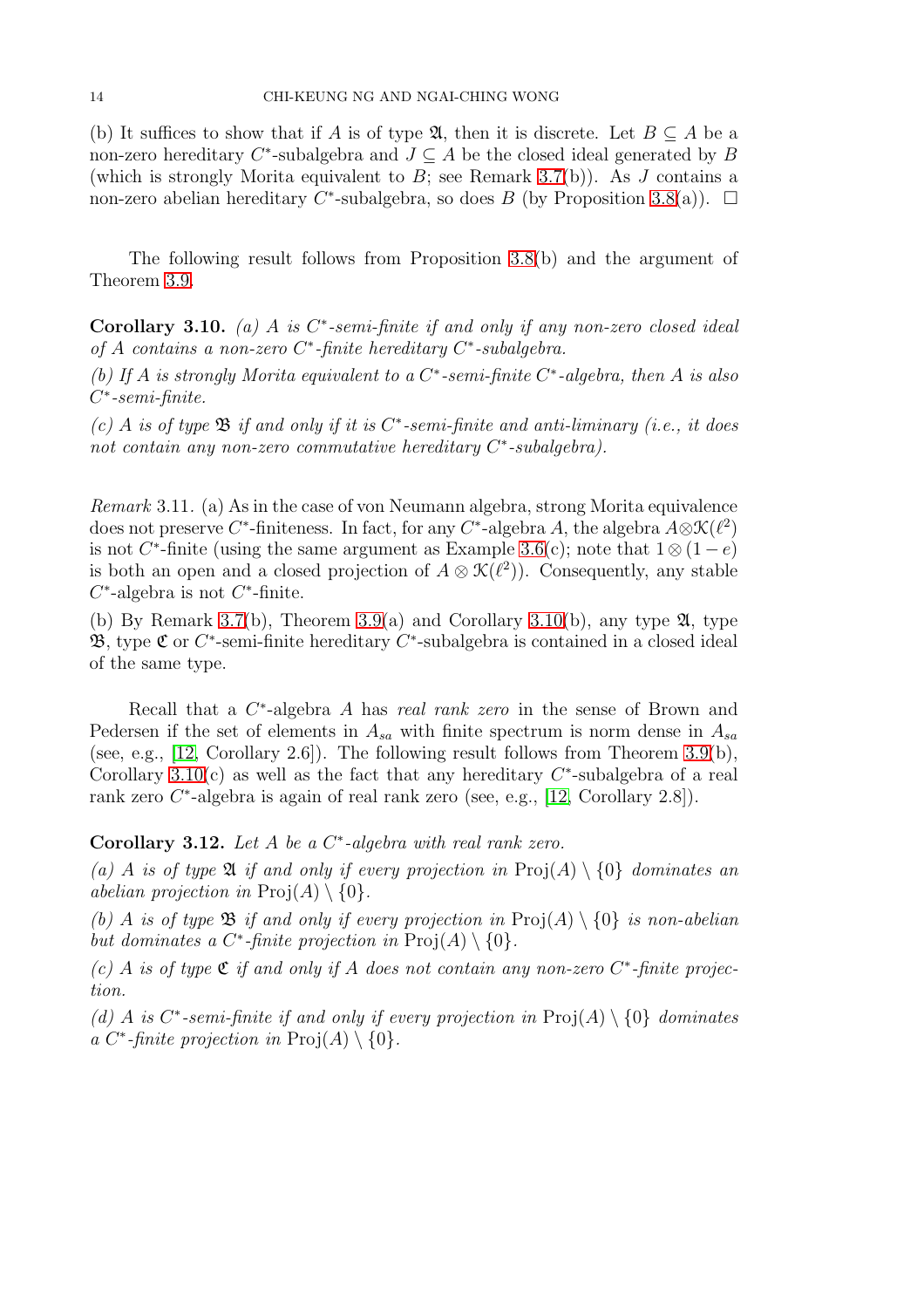<span id="page-14-2"></span>*Remark* 3.13. Suppose that A is a  $C^*$ -finite  $C^*$ -algebra with real rank zero. If  $r, p \in \text{Proj}(A)$  such that  $r \leq p$  and there exists  $u \in A$  with  $uu^* = r$  and  $u^*u = p$ , then  $r \sim_{\text{sp}} p$  and so,  $r = \bar{r}^p = p$ .

<span id="page-14-3"></span>Corollary 3.14. *If* A *is of real rank zero, then the closures of the ideals* C(A) *and* F(A) *(see Proposition [3.5\)](#page-10-0) are the closed linear spans of abelian projections and of* C ∗ *-finite projections in* Proj(A)*, respectively.*

**Proof:** If  $B \subseteq A$  is a  $C^*$ -finite hereditary  $C^*$ -subalgebra, then B is the closed linear span of  $\text{Proj}(B) \cap \text{OP}_{\mathcal{F}}(B)$ . Thus,  $\mathcal{F}(A)$  lies inside the closed linear span of  $Proj(A) \cap OP_{\tau}(A)$ . Conversely, it is clear that  $Proj(A) \cap OP_{\tau}(A) \subset \mathcal{F}(A)$ . The argument for the statement concerning  $\mathcal{C}(A)$  is similar.

<span id="page-14-1"></span>Corollary 3.15. Let A be of type  $\mathfrak A$  *(respectively, of type*  $\mathfrak B$ *, of type*  $\mathfrak C$  *or*  $C^*$ -semi*finite).*

*(a) If* B *is a hereditary* C ∗ *-subalgebra of* A*, then* B *is of type* A *(respectively, of type* B*, of type* C *or* C ∗ *-semi-finite).*

*(b)* If A is a hereditary  $C^*$ -subalgebra of  $A_0$  that generates an essential ideal  $I \subseteq A_0$ , *then*  $A_0$  *is of type*  $\mathfrak{A}$  *(respectively, of type*  $\mathfrak{B}$ *, of type*  $\mathfrak{C}$  *or*  $C^*$ -semi-finite).

**Proof:** (a) As any hereditary  $C^*$ -subalgebra of B is a hereditary  $C^*$ -subalgebra of A, this result follows directly from the definitions, Theorem [3.9\(](#page-12-0)b) and Corollary  $3.10(c)$  $3.10(c)$ .

(b) Note that A is strongly Morita equivalent to I and any hereditary  $C^*$ -subalgebra of  $A_0$  intersects I non-trivially. Thus, this part follows from the definitions, Theorem [3.9](#page-12-0) and Corollary [3.10.](#page-13-0)

Consequently, we have the following result.

**Corollary 3.16.** Suppose that A is non-unital, and  $\tilde{A}$  is the unitalization of A. *Then* A *is of type* A *(respectively, of type* B*, of type* C *or* C ∗ *-semi-finite) if and only if*  $\tilde{A}$  *is of type*  $\mathfrak{A}$  *(respectively, of type*  $\mathfrak{B}$ *, of type*  $\mathfrak{C}$  *or*  $C^*$ -semi-finite). The *same is true when*  $\tilde{A}$  *is replaced by*  $M(A)$ *.* 

Our next lemma is probably well-known, but we give a simple argument here for completeness.

<span id="page-14-0"></span>**Lemma 3.17.** *Let*  $e, f \in OP(A)$  *and*  $p, q \in OP(A) ∩ Z(A^{**}).$ *(a)* ep ∈ OP(*A*) *and* her(ep) = her(e) ∩ her(p). *(b)* If  $e \neq 0$  and  $\text{her}(e) \subseteq \text{her}(p) + \text{her}(q)$ , then  $\text{her}(e) \cap \text{her}(p) \neq (0)$  or  $\text{her}(e) \cap$  $\text{her}(q) \neq (0)$ . *(c)* If  $z(e)z(f) = 0$ , then  $\text{her}(e) + \text{her}(f) = \text{her}(e + f)$ .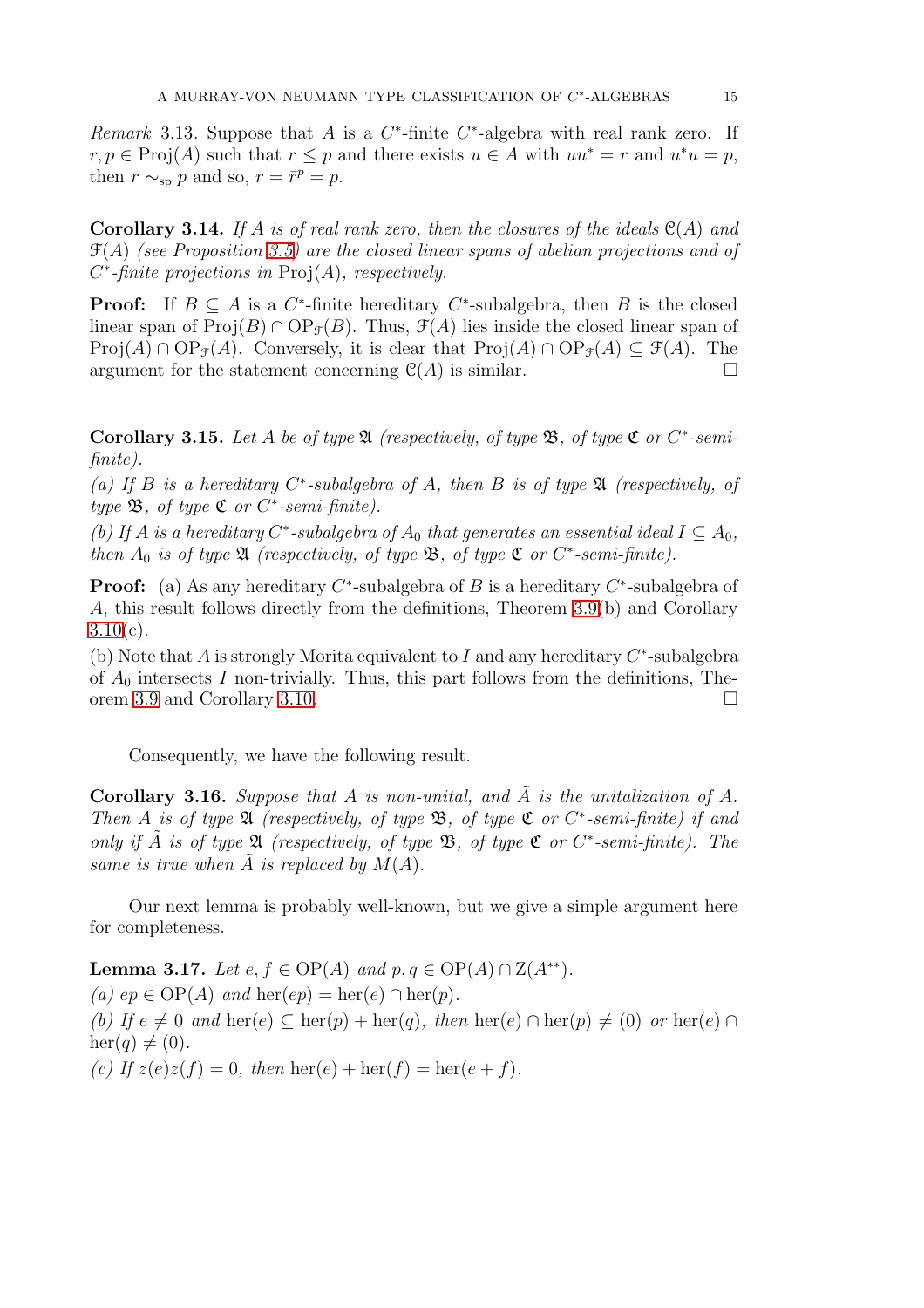**Proof:** Parts (a) and (c) are obvious (see Remark [2.2\(](#page-3-1)d)). To show part (b), note that as  $\text{her}(p)+\text{her}(q) \subseteq \text{her}(p+q-pq)$ , we have  $e \leq p+q-pq$ . If  $ep = 0 = eq$ , one obtains a contradiction that  $e = e(p + q - pq) = 0$ . Thus, the conclusion follows from part (a).  $\Box$ 

<span id="page-15-0"></span>**Lemma 3.18.** *If*  $\{p_i\}_{i\in\mathcal{I}}$  *is a family in*  $\text{OP}_{\mathcal{I}}(A)$  *with*  $z(p_i)z(p_j) = 0$  *for*  $i \neq j$ *, then*  $p := \sum_{i \in \mathfrak{I}} p_i \in \text{OP}_{\mathfrak{F}}(A).$ 

**Proof:** It is clear that p is an open projection and  $z(p) = \sum_{i \in \mathfrak{I}} z(p_i)$ . Suppose that  $r, q \in \mathrm{OP}(\mathrm{her}(p))$  with  $r \leq q$  and  $r \sim_{\mathrm{sp}} q$ . Let  $u \in A^{**}$  with  $q = u^*u$  and  $u \operatorname{her}(q) u^* = \operatorname{her}(r)$ . For any  $i \in \mathfrak{I}$ , we set  $q_i := z(p_i)q, r_i := z(p_i)r \in \mathrm{OP}(A)$ and  $u_i := z(p_i)u$ . It is easy to see that  $q = \sum_{i \in \mathfrak{I}} q_i$ ,  $r = \sum_{i \in \mathfrak{I}} r_i$ ,  $q_i = u_i^* u_i$  and  $r_i \le q_i \le z(p_i)p = p_i$ . By Lemma [3.17\(](#page-14-0)c), we see that

$$
z(p_i) \operatorname{her}(q) = z(p_i) \big( \operatorname{her}(q_i) + \operatorname{her} \big( \sum_{j \in \Im \setminus \{i\}} q_j \big) \big) = \operatorname{her}(q_i).
$$

Similarly,  $z(p_i)$  her $(r) = \text{her}(r_i)$  and we have  $u_i \text{her}(q_i)u_i^* = \text{her}(r_i)$ . By Proposition [2.7\(](#page-6-0)a), we know that  $r_i \sim_{\text{sp}} q_i$  and the C<sup>\*</sup>-finiteness of  $p_i$  tells us that  $r_i$  is dense in  $q_i$ . If  $e \in \mathrm{OP}(\mathrm{her}(q))$  with  $re = 0$ , then  $e_i := z(p_i)e \in \mathrm{OP}(\mathrm{her}(q_i))$  with  $r_i e_i = 0$ , which means that  $e_i = 0$  (because  $\overline{r_i}^{q_i} = q_i$ ). Consequently,  $e = \sum_{i \in \mathfrak{I}} e_i = 0$  and r is dense in q as required.

Part (a) of the following result is the equivalence of statements (i) and (iii) in [\[32,](#page-27-7) Theorem 2.3], while part (b) follows from the proof of [\[32,](#page-27-7) Theorem 2.3], Lemma [3.18,](#page-15-0) Theorem  $3.9(a)$  and Corollary  $3.15(b)$ .

<span id="page-15-1"></span>Proposition 3.19. *(a) A* C ∗ *-algebra* A *is of type* A *if and only if there is an abelian hereditary* C ∗ *-subalgebra of* A *that generates an essential closed ideal of* A*. (b) A* C ∗ *-algebra* A *is* C ∗ *-semi-finite if and only if there is a* C ∗ *-finite hereditary* C ∗ *-subalgebra of* A *that generates an essential closed ideal of* A*.*

#### 4. Comparison with existing theories

In this section, we compare our "Murray-von Neumann type classification" with existing results in the literature. Through these comparisons, we obtain many new examples of  $C^*$ -algebras of different types. Moreover, we will show that a von Neumann algebra is a type  $\mathfrak{A}$ , type  $\mathfrak{B}$ , type  $\mathfrak{C}$  or  $C^*$ -semi-finite  $C^*$ -algebra if and only if it is, respectively, a type I, type II, type III or semi-finiteness von Neumann algebra.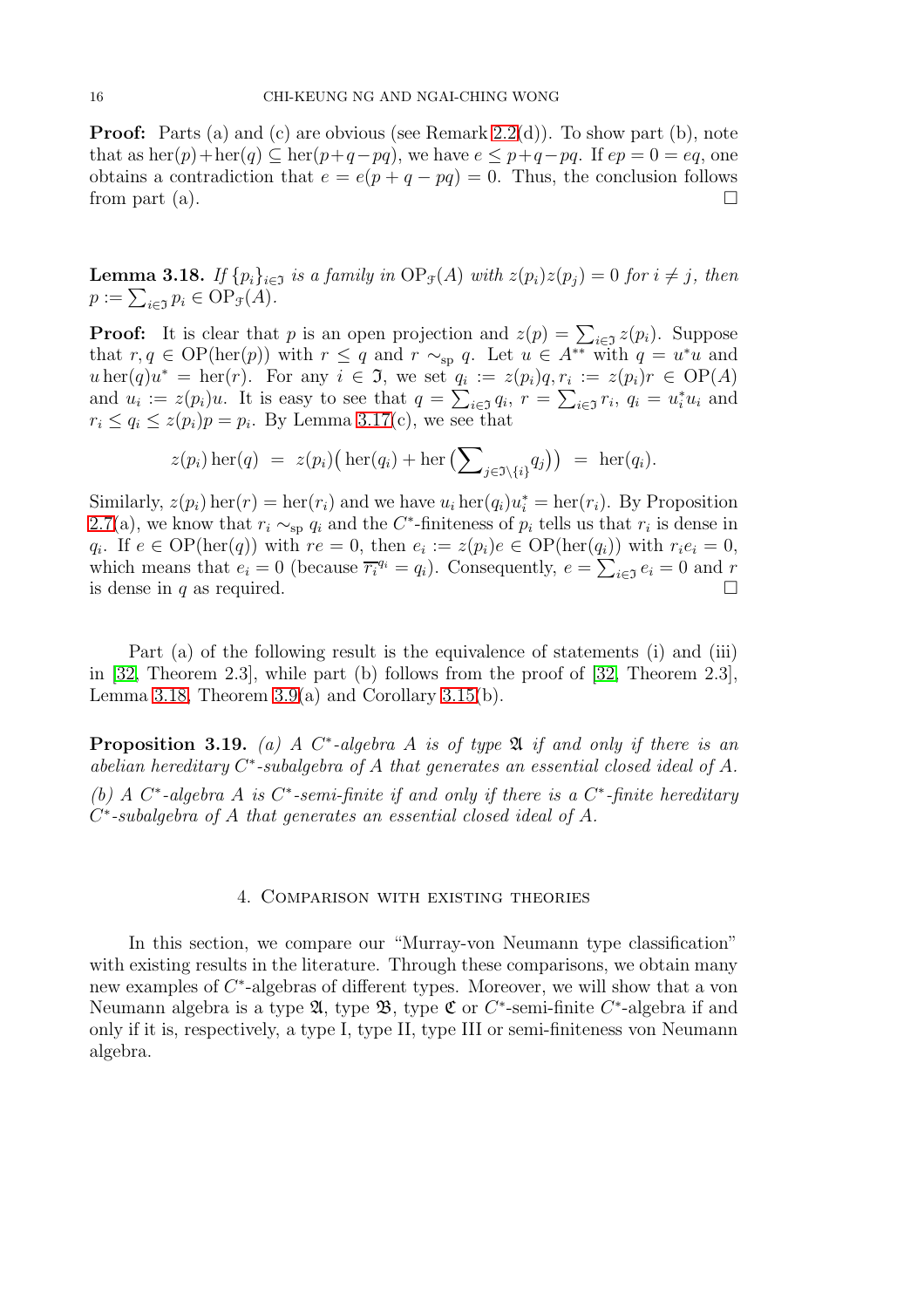#### 4.1. Comparison with type I algebras.

Recall that a  $C^*$ -algebra  $A$  is said to be of *type I* if for any irreducible representation  $(\pi, H)$  of A, one has  $\mathcal{K}(H) \subseteq \pi(A)$ . We have already seen in Theorem  $3.9(b)$  $3.9(b)$  that type  $\mathfrak A$  is the same as discreteness. Thus, the following result is a direct consequence of [\[32,](#page-27-7) Theorem 2.3]. Note that one can also obtain it using Theorem [3.9\(](#page-12-0)a) and [\[6,](#page-26-21) Theorems 1.8 and 2.2].

# <span id="page-16-0"></span>Corollary 4.1. *Any type I C*<sup>\*</sup>-algebra is of type  $\mathfrak{A}$ *.*

The converse of the above is not true even for real rank zero  $C^*$ -algebras, as can be seen in the following example.

*Example* 4.2. Example [3.6\(](#page-10-1)c) and Corollary [3.15\(](#page-14-1)b) tell us that  $B(\ell^2)$  is of type  $\mathfrak{A}$ . However,  $\mathcal{B}(\ell^2)$  is not a type I C<sup>\*</sup>-algebra (see, e.g., [\[31,](#page-27-3) 6.1.2]).

<span id="page-16-1"></span>Proposition 4.3. *(a)* A *is of type I if and only if every primitive quotient of* A *is of type* A*.*

*(b) If* A *is of type* A *and contains no essential primitive ideal, then* A *is of type I.*

**Proof:** (a) Because of Corollary [4.1](#page-16-0) and the fact that quotients of type I  $C^*$ algebras are also of type I, we only need to show the "if" part. Let  $\pi : A \to B(H)$  be an irreducible representation and  $B$  be a non-zero abelian hereditary  $C^*$ -subalgebra of  $A/\ker \pi$ . If  $\tilde{\pi}: A/\ker \pi \to \mathcal{B}(H)$  is the induced representation, the restriction  $\tilde{\pi}_B : B \to \mathcal{B}(\tilde{\pi}(B)H)$  is non-zero and irreducible. Thus, dim  $\tilde{\pi}(B)H = 1$  and  $\tilde{\pi}(b)$ is a rank-one operator (and hence is compact) for any  $b \in B \setminus \{0\}$ . This shows that  $\tilde{\pi}(A/\ker \pi) \cap \mathcal{K}(H) \neq (0)$ , and  $\pi(A) \supseteq \mathcal{K}(H)$ .

(b) Suppose that  $\pi : A \to \mathcal{B}(H)$  is an irreducible representation and J is a non-zero closed ideal of A with  $J \cap \ker \pi = (0)$ . If  $B \subseteq J$  is a non-zero abelian hereditary C<sup>\*</sup>-subalgebra, the restriction  $\pi_B : B \to \mathcal{B}(\pi(B)H)$  is non-zero and irreducible. The same argument as in part (a) tells us that  $\pi(A) \supseteq \mathcal{K}(H)$ .

*Remark* 4.4*.* (a) Proposition [4.3\(](#page-16-1)a) actually shows that A is of type I if and only if any primitive quotient contains a non-zero abelian hereditary  $C^*$ -subalgebra, which is likely to be a known fact.

(b) If every quotient of  $\mathcal{B}(\ell^2)$  were of type  $\mathfrak{A}$ , then Proposition [4.3\(](#page-16-1)a) told us that  $\mathcal{B}(\ell^2)$  were a type I C<sup>\*</sup>-algebra, which contradicted [\[31,](#page-27-3) 6.1.2]. Consequently, not every quotient of a type  $\mathfrak{A}$  C<sup>\*</sup>-algebra is of type  $\mathfrak{A}$ .

If A is simple and of type  $\mathfrak{A}$ , then by Proposition [4.3\(](#page-16-1)b), it is of type I. This, together with Example [3.6\(](#page-10-1)c), gives the following.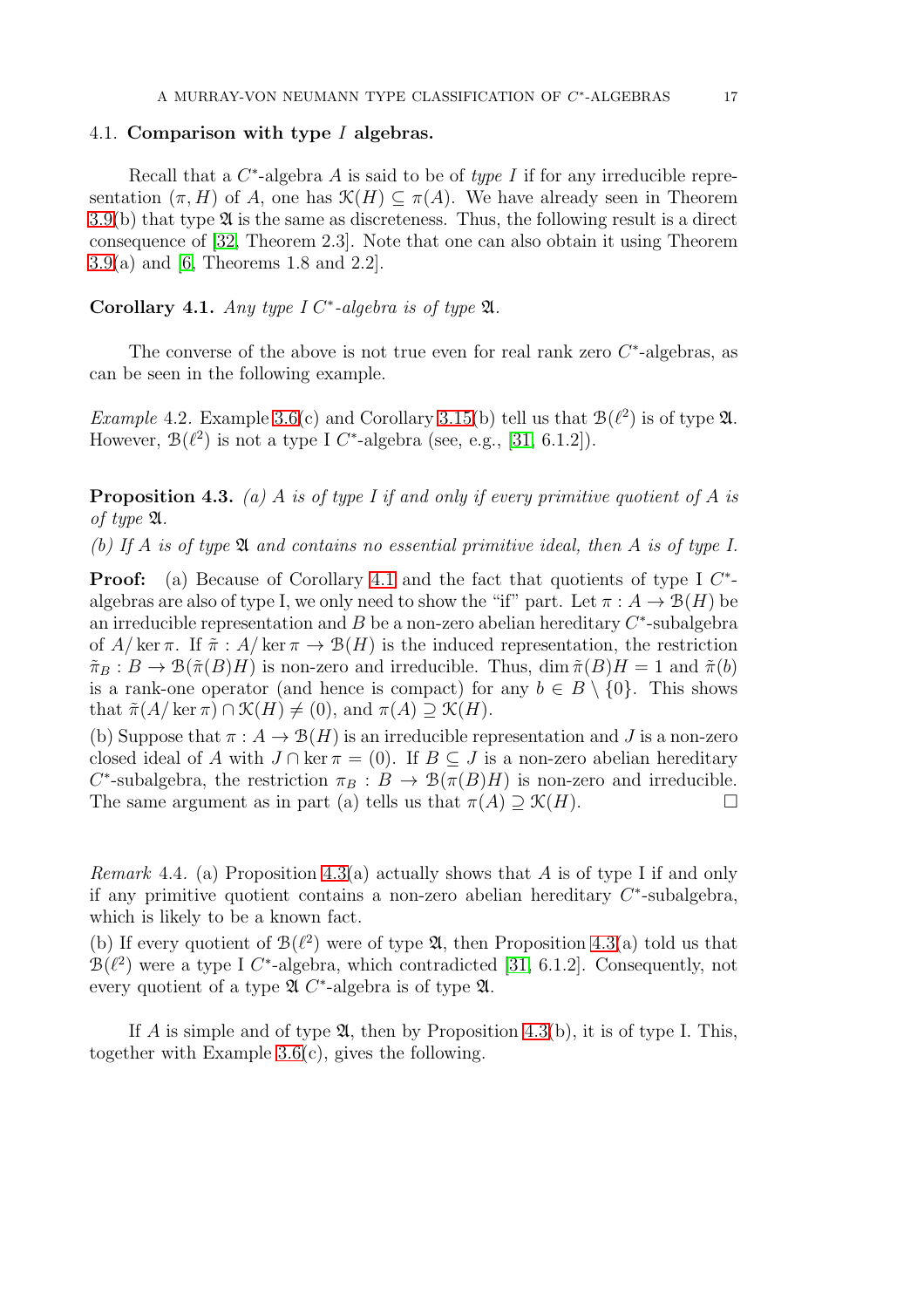<span id="page-17-0"></span>**Corollary 4.5.** If A is a simple C<sup>\*</sup>-algebra of type  $\mathfrak{A}$ , then  $A = \mathfrak{K}(H)$  for some *Hilbert space*  $H$ *. If, in addition,*  $A$  *is*  $C^*$ -finite, then  $A = M_n$  for some positive *integer* n*.*

# 4.2. Comparison with type  $II$  and (semi-)finite  $C^*$ -algebras.

The following is a direct consequence of Remark [3.4\(](#page-10-2)a) and Corollary [4.5.](#page-17-0)

<span id="page-17-2"></span>Corollary 4.6. *Any infinite dimensional* C ∗ *-finite simple* C ∗ *-algebra is of type* B*.*

In the following, we compare type  $\mathfrak{B}$  and type  $\mathfrak{C}$  with the notions of type II and type III as introduced by Cuntz and Pedersen in [\[14\]](#page-26-3). Let us recall from [\[14,](#page-26-3) p. 140] that  $x \in A_+$  is said to be *finite* if for any sequence  $\{z_k\}_{k\in\mathbb{N}}$  in A with  $x = \sum_{k=1}^{\infty} z_k^* z_k$ , the condition  $\sum_{k=1}^{\infty} z_k z_k^* \leq x$  will imply  $x = \sum_{k=1}^{\infty} z_k z_k^*$ . We also recall that A is said to be *finite* (respectively, *semi-finite*) if every  $x \in A_+ \setminus \{0\}$  is finite (respectively, x dominates a non-zero finite element). Furthermore,  $A$  is said to be of *type II* if it is anti-liminary and finite, while A is said to be of *type III* if it has no non-zero finite elements (see [\[14,](#page-26-3) p. 149]).

Let  $T_s(A)$  be the set of all tracial states on A. It follows from [\[14,](#page-26-3) Theorem 3.4] that  $T_s(A)$  separates points of  $A_+$  if A is finite.

<span id="page-17-1"></span>**Proposition 4.7.** If  $T_s(A)$  separates points of  $A_+$ , then  $A$  is  $C^*$ -finite. Conse*quently, if* A *is finite, then* A *is* C ∗ *-finite.*

**Proof:** Suppose on the contrary that there exist  $r, q \in OP(A)$  with  $r \leq q, r \sim_{\text{sn}} q$ but  $\bar{r}^q \leq q$ . For any  $\tau \in T_s(A)$ , if  $\tilde{\tau}$  is the normal tracial state on  $A^{**}$  extending  $\tau$ , then  $\tilde{\tau}(r) = \tilde{\tau}(q)$  (because  $r = vv^*$  and  $q = v^*v$  for some  $v \in A^{**}$ ). Moreover, if  $\{a_i\}_{i\in\mathfrak{I}}$  is an approximate unit in her $(r)$ , one has  $\tilde{\tau}(r) = \lim \tau(a_i)$ . Since  $\bar{r}^q \subsetneq q$ , there exists  $s \in OP(\text{her}(q)) \setminus \{0\}$  with  $rs = 0$ . If  $x \in \text{her}(s)_+$  with  $||x|| = 1$ , one can find  $\tau_0 \in T_s(A)$  with  $\tau_0(x) > 0$ . Thus, we have  $\tau_0(a_i) + \tau_0(x) \leq \tilde{\tau}_0(q)$  (as  $a_i + x \leq q$ because  $a_i x = 0$ ), which gives the contradiction that  $\tilde{\tau}_0(r) + \tau_0(x) \leq \tilde{\tau}_0(q)$ .

As in [\[14\]](#page-26-3), we denote by  $\mathscr{F}^A$  the set of all finite elements in  $A_+$ . If  $B \subset A$  is a hereditary  $C^*$ -subalgebra, then

$$
\mathscr{F}^B = \mathscr{F}^A \cap B.
$$

In fact, it is obvious that  $\mathscr{F}^A \cap B \subseteq \mathscr{F}^B$ . Conversely, suppose that  $x \in \mathscr{F}^B$ . Consider  $y \in A_+$  and a sequence  $\{z_k\}_{k\in\mathbb{N}}$  in A satisfying  $y \leq x, y = \sum_{k=1}^{\infty} z_k z_k^*$ and  $x = \sum_{k=1}^{\infty} z_k^* z_k$ . Since  $B_+$  is a hereditary cone of  $A_+$ , we have  $y \in B_+$  and  $z_k^*z_k, z_kz_k^* \in B_+$  ( $k \in \mathbb{N}$ ). By Remark [2.2\(](#page-3-1)c), we know that  $z_k \in B$  and so,  $y = x$ as required.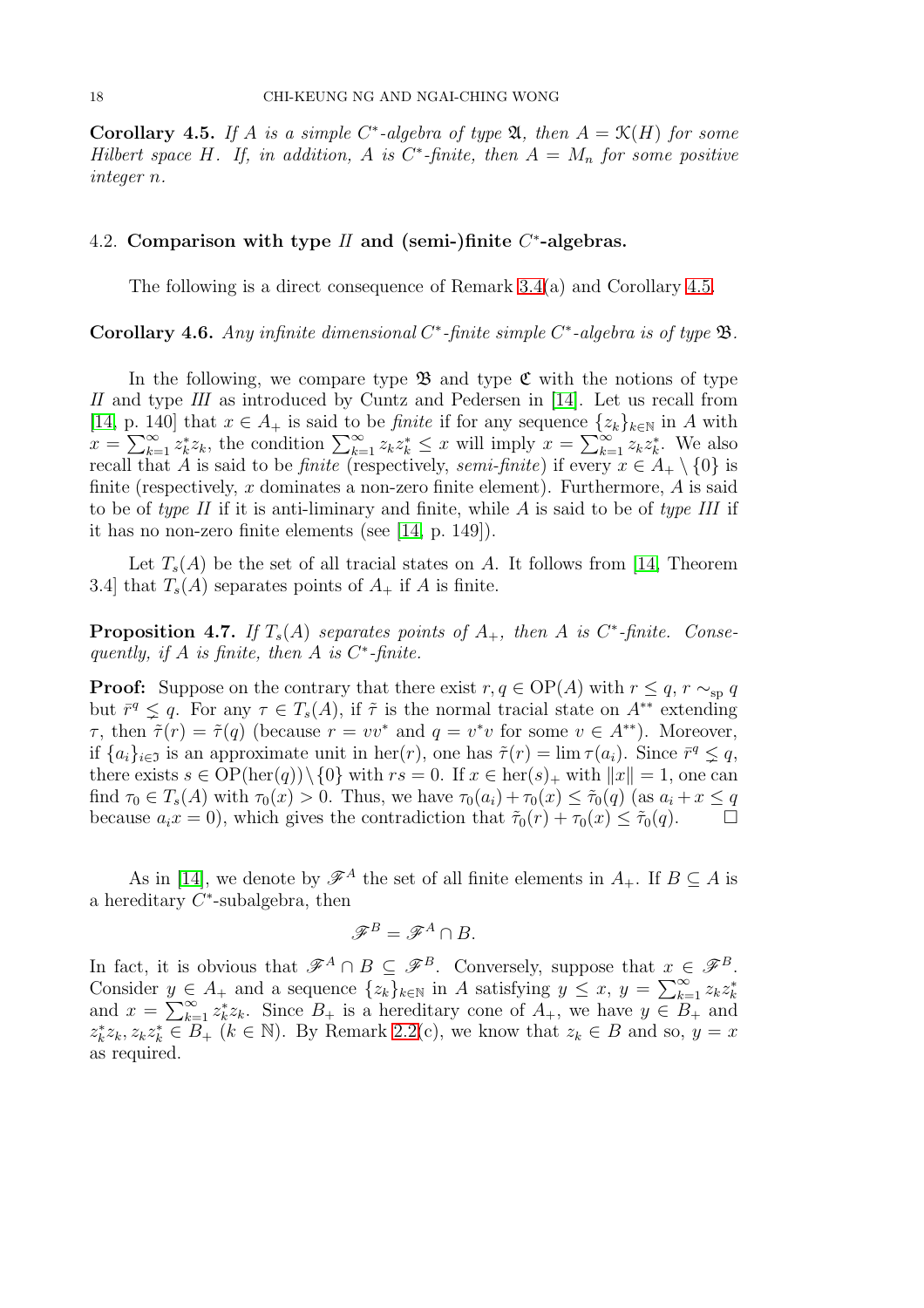<span id="page-18-0"></span>**Corollary 4.8.** (a) A is semi-finite if and only if every non-zero hereditary  $C^*$ *subalgebra of* A *contains a non-zero finite hereditary* C ∗ *-subalgebra.*

*(b) If* A *is semi-finite (respectively, of type II), then* A *is* C ∗ *-semi-finite (respectively, of type* B*).*

**Proof:** (a) For the necessity, let  $B \subseteq A$  be a non-zero hereditary  $C^*$ -subalgebra. If  $y \in B_+ \setminus \{0\}$ , there is  $x \in \mathscr{F}^A \setminus \{0\}$  with  $x \leq y$ . By [\[14,](#page-26-3) Lemma 4.1] and [14, Theorem 4.8] as well as their arguments, one can find a non-zero finite hereditary  $C^*$ -subalgebra of her $(x)$ . More precisely, let  $f \in C(\sigma(x))_+$  such that f vanishes in a neighborhood of 0 and  $f(t) \le t \le f(t) + \frac{\|x\|}{2}$   $(t \in \sigma(x))$ . There exists  $g \in C(\sigma(x))_+$ and  $\lambda > 0$  such that  $f = fg$  and  $g(t) < \lambda t$   $(t \in \sigma(x))$ . Then  $g(x) \in \mathscr{F}^A$  and  $f(x) = f(x)g(x)$ , i.e.,

$$
f(x) \in \mathscr{F}_0 := \{ a \in A_+ : a = ay \text{ for some } y \in \mathscr{F}^A \} \subseteq \mathscr{F}^A.
$$

For any  $z \in \text{her}(f(x))_+$ , we have  $zg(x) = z$  and  $z \in \mathscr{F}_0 \cap \text{her}(f(x)) \subseteq \mathscr{F}^A \cap$  $\text{her}(f(x)) = \mathscr{F}^{\text{her}(f(x))}$ . Thus,  $\text{her}(f(x))$  is a non-zero finite hereditary  $C^*$ -subalgebra of her $(x)$ .

For the sufficiency, let  $y \in A_+ \setminus \{0\}$  and C be a non-zero finite hereditary C<sup>\*</sup>-subalgebra of her(y). Observe that  $C_+ = \mathscr{F}^C = \mathscr{F}^A \cap C$ . Take any  $x \in C_+$ with  $||x|| = 1$ . Since  $x^{1/2}yx^{1/2} \le ||y||x \in \mathscr{F}^A$ , we know, from [\[14,](#page-26-3) Lemma 4.1], that

$$
y^{1/2}xy^{1/2} = y^{1/2}x^{1/2}(y^{1/2}x^{1/2})^* \in \mathscr{F}^A.
$$

Moreover, as  $y^{1/2}xy^{1/2} \leq y$ , we see that A is semi-finite.

(b) This follows from part (a), Proposition [4.7](#page-17-1) and Corollary [3.10\(](#page-13-0)c).  $\Box$ 

*Example* 4.9. (a) If A is an infinite dimensional simple  $C^*$ -algebra with a faithful tracial state, then A is of type  $\mathfrak{B}$  (by Corollary [4.6](#page-17-2) and Proposition [4.7\)](#page-17-1). In particular, if  $\Gamma$  is an infinite discrete group such that  $C_r^*(\Gamma)$  is simple (see, e.g., [\[7\]](#page-26-22) for some examples of such groups), then  $C_r^*(\Gamma)$  is of type  $\mathfrak{B}$ .

(b) Every simple AF algebra which is not of the form  $\mathcal{K}(H)$  is of type  $\mathfrak{B}$  (because of  $[14,$  Proposition 4.11 as well as Corollaries [4.5](#page-17-0) and  $(4.8(b))$ .

## 4.3. Comparison with type  $III$  and purely infinite  $C^*$ -algebras.

If a  $C^*$ -algebra A contains a non-zero (positive) finite element x, the argument of the necessity of Corollary  $4.8(a)$  tells us that there is a non-zero finite hereditary  $C^*$ -subalgebra of A, and hence A is not of type  $\mathfrak{C}$ , because of Proposition [4.7.](#page-17-1) This gives the following corollary.

<span id="page-18-1"></span>Corollary 4.10. *If* A *is of type* C*, then it is of type III.*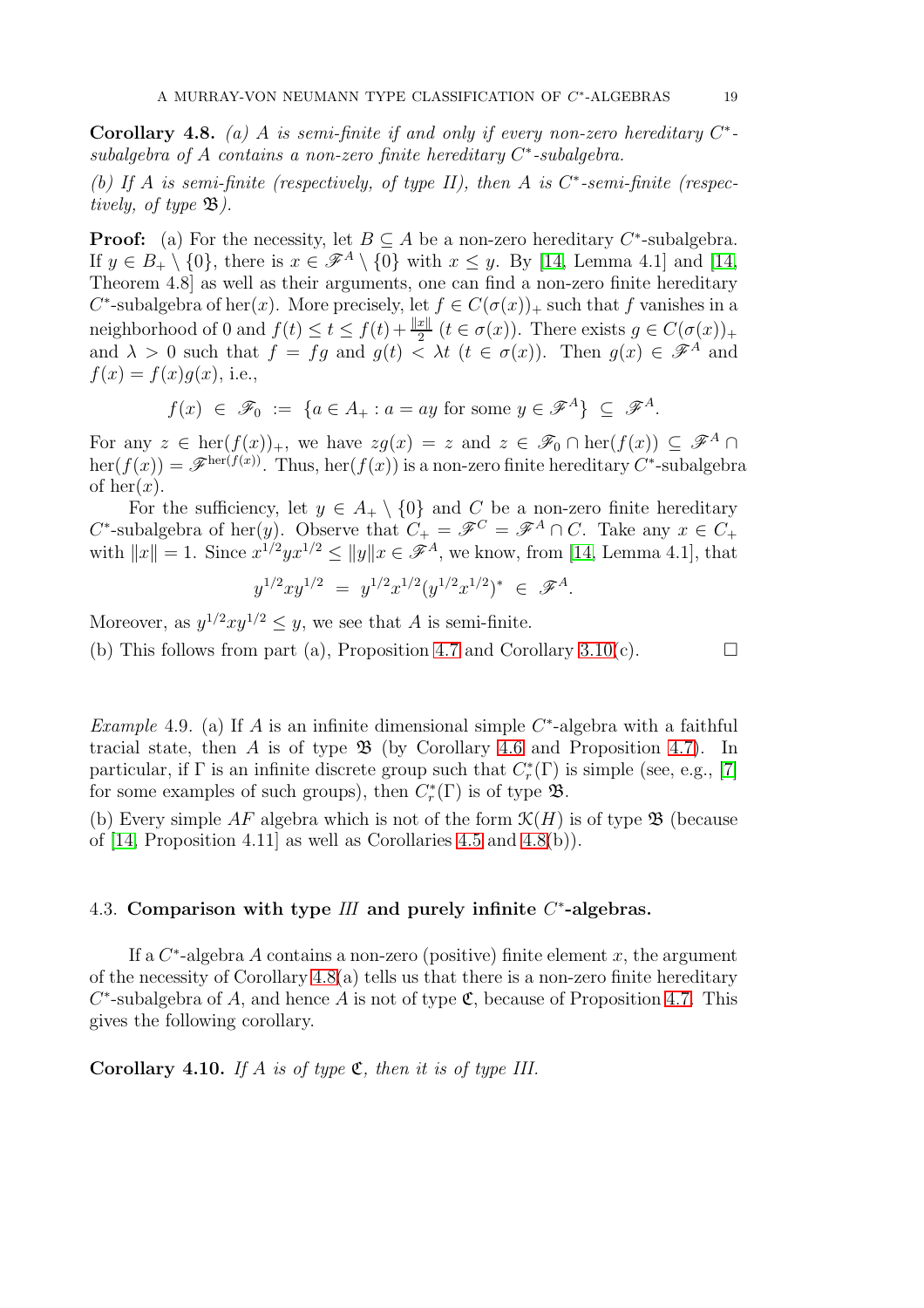In the following, we will also compare type  $\mathfrak{C}$  with the notion of pure infinity as defined by Cuntz (in the case of simple C<sup>\*</sup>-algebras) and by Kirchberg and Rørdam (in the general case). Suppose that  $a \in M_n(A)$  and  $b \in M_m(A)$   $(m, n \in \mathbb{N})$ . As in [\[21,](#page-26-23) Definition 2.1], we say that  $a \precsim b$  *relative to*  $M_{m,n}(A)$  if there is a sequence  ${x_k}_{k\in\mathbb{N}}$  in  $M_{m,n}(A)$  such that  $||x_k^*bx_k - a|| \to 0$ . An element  $a \in A$  is said to be *properly infinite* if  $a \oplus a \preceq a$  relative to  $M_{1,2}(A)$ . Moreover, A is said to be *purely infinite* if every element in  $A_+$  is properly infinite (see [\[21,](#page-26-23) Theorem 4.16]). Note that if A is simple, this notion coincides with the one in [\[13\]](#page-26-17), namely, every hereditary  $C^*$ -subalgebra of A contains a non-zero infinite projection (see, e.g., the work of Lin and Zhang in [\[24\]](#page-26-24)).

<span id="page-19-0"></span>Proposition 4.11. *(a) If* A *has real rank zero and is purely infinite, then it is of type* C*.*

*(b) If* A *is a separable purely infinite* C ∗ *-algebra with stable rank one, then* A *is of type* C*.*

**Proof:** (a) By [\[21,](#page-26-23) Theorem 4.16], any element  $p \in \text{Proj}(A) \setminus \{0\}$  is properly infinite and hence is infinite, in the sense that there exist  $q \in \text{Proj}(A)$  and  $v \in A$ such that  $q \leq p$ ,  $v^*v = p$  and  $q = vv^*$  (see, e.g., [\[21,](#page-26-23) Lemma 3.1]). Thus,  $p \sim_{sp} q$ (as  $v \in A$ ) but q is not dense in p (because  $p - q \in \text{Proj}(A) \setminus \{0\}$ ). Consequently, any non-zero projection in A is not  $C^*$ -finite, and Corollary [3.12\(](#page-13-1)c) shows that A is of type  $\mathfrak{C}$ .

(b) Suppose on contrary that A contains a non-zero  $C^*$ -finite hereditary  $C^*$ subalgebra B and we take any  $z \in B_+$  with  $||z|| = 1$ . By [\[21,](#page-26-23) Theorem 4.16], one has  $z \oplus z \precsim z \oplus 0$  relative to  $M_2(A)$ , and so,  $z \oplus z \precsim z \oplus 0$  relative to  $M_2(\text{her}(z))$  (by [\[21,](#page-26-23) Lemma 2.2(iii)]). Thus, [\[29,](#page-26-15) Proposition 4.13] implies

$$
p_z \oplus p_z = p_{z \oplus z} \precsim_{\text{Cu}} p_{z \oplus 0} = p_z \oplus 0
$$

(see [\[29,](#page-26-15) §3] for the meaning of  $\precsim_{\mathrm{Cu}}$ ). Moreover, one obviously has  $p_{z\oplus 0} \precsim_{\mathrm{Cu}}$  $p_{z\oplus z}$ . Since A has stable rank one, we conclude that  $p_z \oplus p_z \sim_{\text{PZ}} p_z \oplus 0$  (by [\[29,](#page-26-15) 6.2(1)'&(2)']) and hence  $p_z \oplus p_z \sim_{\text{sp}} p_z \oplus 0$ . This means that  $M_2(\text{her}(z))$ is spatially isomorphic (and hence  $*$ -isomorphic) to its hereditary  $C^*$ -subalgebra her(z)  $\oplus$  (0), which is not essential in  $M_2(\text{her}(z))$  (because (0)  $\oplus$  her(z) is a nonzero hereditary  $C^*$ -subalgebra and we can apply Remark [3.2\(](#page-9-0)d)). As her(z) is \*-isomorphic to her(z)  $\oplus$  (0) and hence to  $M_2(\text{her}(z))$ , we know that her(z) is also spatially isomorphic to an inessential hereditary  $C^*$ -subalgebra. Consequently, her(z) is not  $C^*$ -finite, which contradicts the fact that B is  $C^*$ -finite.

One may regard parts (a) and (b) of the above as two extremes, because any real rank zero  $C^*$ -algebras has plenty of projections, while a purely infinite  $C^*$ algebra with stable rank one is stably projectionless. Let us make the following conjecture.

<span id="page-19-1"></span>Conjecture 4.12. *Every purely infinite* C ∗ *-algebra is of type* C*.*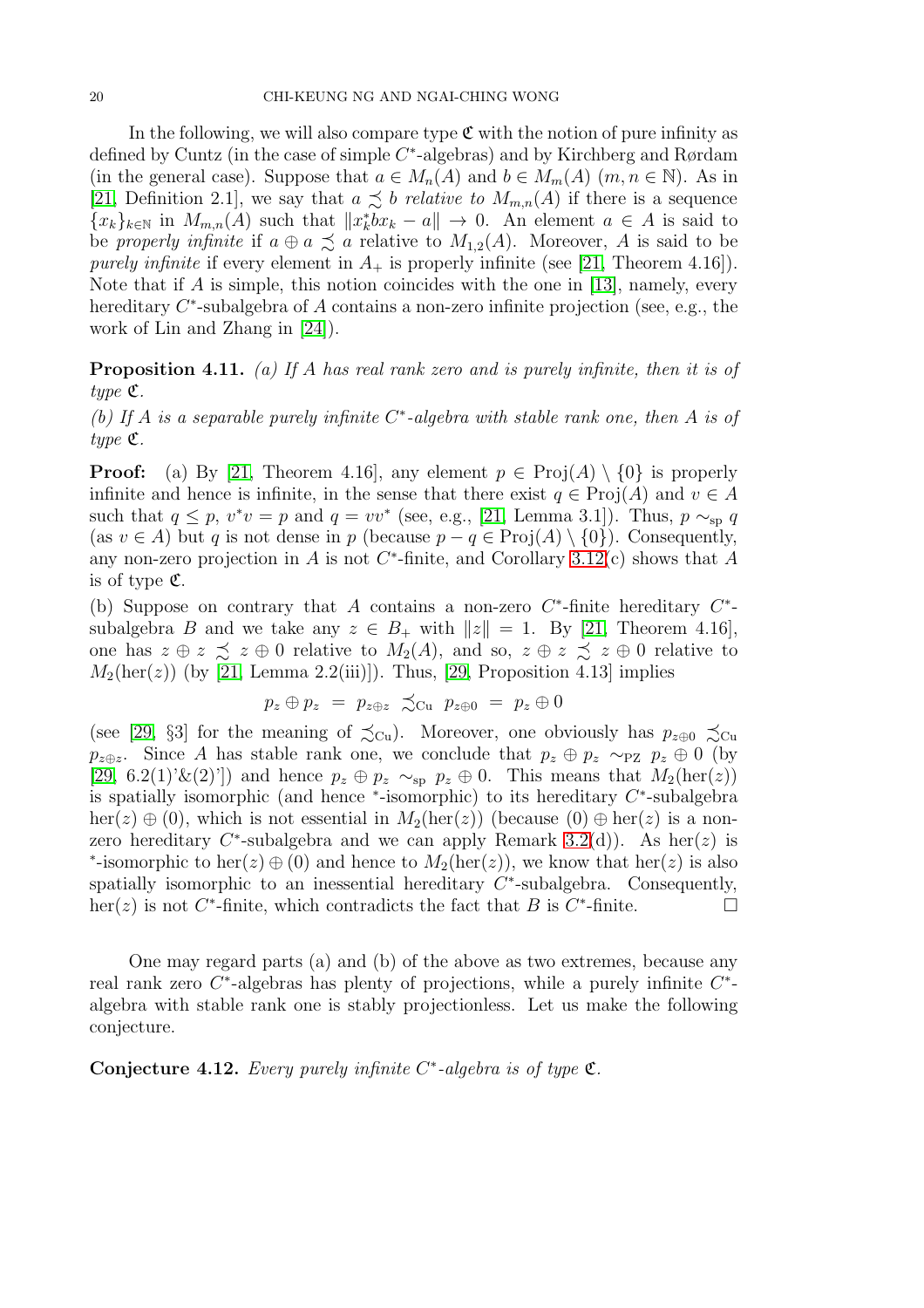On the other hand, by Proposition [4.11](#page-19-0) and Corollary [4.10,](#page-18-1) we know that any separable purely infinite  $C^*$ -algebra A having real rank zero or stable rank one is of type III. This implication actually holds without these extra assumptions, as can be seen in the following proposition, which gives another evidence for Conjecture [4.12.](#page-19-1) Note that this proposition also implies [\[21,](#page-26-23) Proposition 4.4]. To show this result, let us recall the following notation from [\[29,](#page-26-15) p. 3476]. For any  $\epsilon > 0$ , let  $f_{\epsilon}: \mathbb{R}_{+} \to \mathbb{R}_{+}$  be the function

$$
f_{\epsilon}(t) = \begin{cases} t/\epsilon & \text{if } t \in [0, \epsilon) \\ 1 & \text{if } t \in [\epsilon, \infty). \end{cases}
$$

If  $\mu \in T_s(A)$  and  $a \in A_+$ , we define

$$
d_{\mu}(a) := \sup_{\epsilon > 0} \mu(f_{\epsilon}(a))
$$

(note that the definition in [\[29\]](#page-26-15) is for tracial weights but we only need tracial states here).

## Proposition 4.13. *Any purely infinite* C ∗ *-algebra* A *is of type III.*

**Proof:** Suppose on the contrary that  $\mathcal{F}^A \neq \{0\}$ . By the argument of the necessity of Corollary [4.8\(](#page-18-0)a), there is  $z \in A_+$  with  $||z|| = 1$  and her(z) being a finite  $C^*$ -algebra. By the argument of Proposition [4.11\(](#page-19-0)b), one has  $z \oplus z \precsim z \oplus 0$  relative to  $M_2(\text{her}(z))$ . By [\[29,](#page-26-15) Remark 2.5], we see that  $d_{\mu}(z \oplus z) \leq d_{\mu}(z \oplus 0)$  for each  $\mu \in T_s(M_2(\text{her}(z)))$ . Now, if  $\tau \in T_s(\text{her}(z))$ , then  $\tau \otimes \text{Tr}_2 \in T_s(M_2(\text{her}(z)))$  (where  $Tr_2$  is the canonical tracial state on  $M_2$ ), and the above tells us that

$$
\sup_{\epsilon>0} \tau(f_{\epsilon}(z)) = \sup_{\epsilon>0} (\tau \otimes \text{Tr}_{2})(f_{\epsilon}(z) \oplus f_{\epsilon}(z)) \leq \sup_{\epsilon>0} (\tau \otimes \text{Tr}_{2})(f_{\epsilon}(z) \oplus 0) = \sup_{\epsilon>0} \frac{\tau(f_{\epsilon}(z))}{2},
$$

which gives  $d_{\tau}(z) = 0$  and hence  $\tau(z) = 0$ . This contradicts [\[14,](#page-26-3) Theorem 3.4].  $\Box$ 

If one can show that  $\text{her}(a)$  is not  $C^*$ -finite, for every properly infinite positive element  $a$  in any  $C^*$ -algebra, then the above conjecture is verified. Let us recall from [\[21,](#page-26-23) Proposition 3.3(iv)] that  $a \in A_+$  is properly infinite if and only if there are sequences  $\{x_n\}_{n\in\mathbb{N}}$  and  $\{y_n\}_{n\in\mathbb{N}}$  in her(a) such that  $x_n^*x_n \to a$ ,  $y_ny_n^* \to a$ and  $x_n^* y_n \to 0$ . The following remark tells us that if  $a \in A_+$  satisfies a stronger condition than the above, then  $her(a)$  is indeed non- $C^*$ -finite.

*Remark* 4.14*.* Let  $a \in A_+$  such that there exist  $x, y \in \text{her}(a)$  with  $x^*x = a = y^*y$  as well as  $x^*y = 0$ . By Example [2.9\(](#page-8-1)a)&(b), we see that her(a) is spatially isomorphic to its hereditary C<sup>\*</sup>-subalgebra her(x<sup>\*</sup>). As her(x<sup>\*</sup>) her(y<sup>\*</sup>) = (0), we see that her( $x^*$ ) is not essential in her(a). Thus, her(a) is not  $C^*$ -finite.

*Example* 4.15. For any  $AF$ -algebra  $B$ , the  $C^*$ -algebra  $\mathcal{O}_2 \otimes B$  is purely infinite (by [\[21,](#page-26-23) Proposition 4.5]) and is of real rank zero (by [\[12,](#page-26-20) Theorem 3.2]), which means that  $\mathcal{O}_2 \otimes B$  is of type  $\mathfrak{C}$  (by Proposition [4.11\(](#page-19-0)a)). Note that one may replace  $\mathcal{O}_2$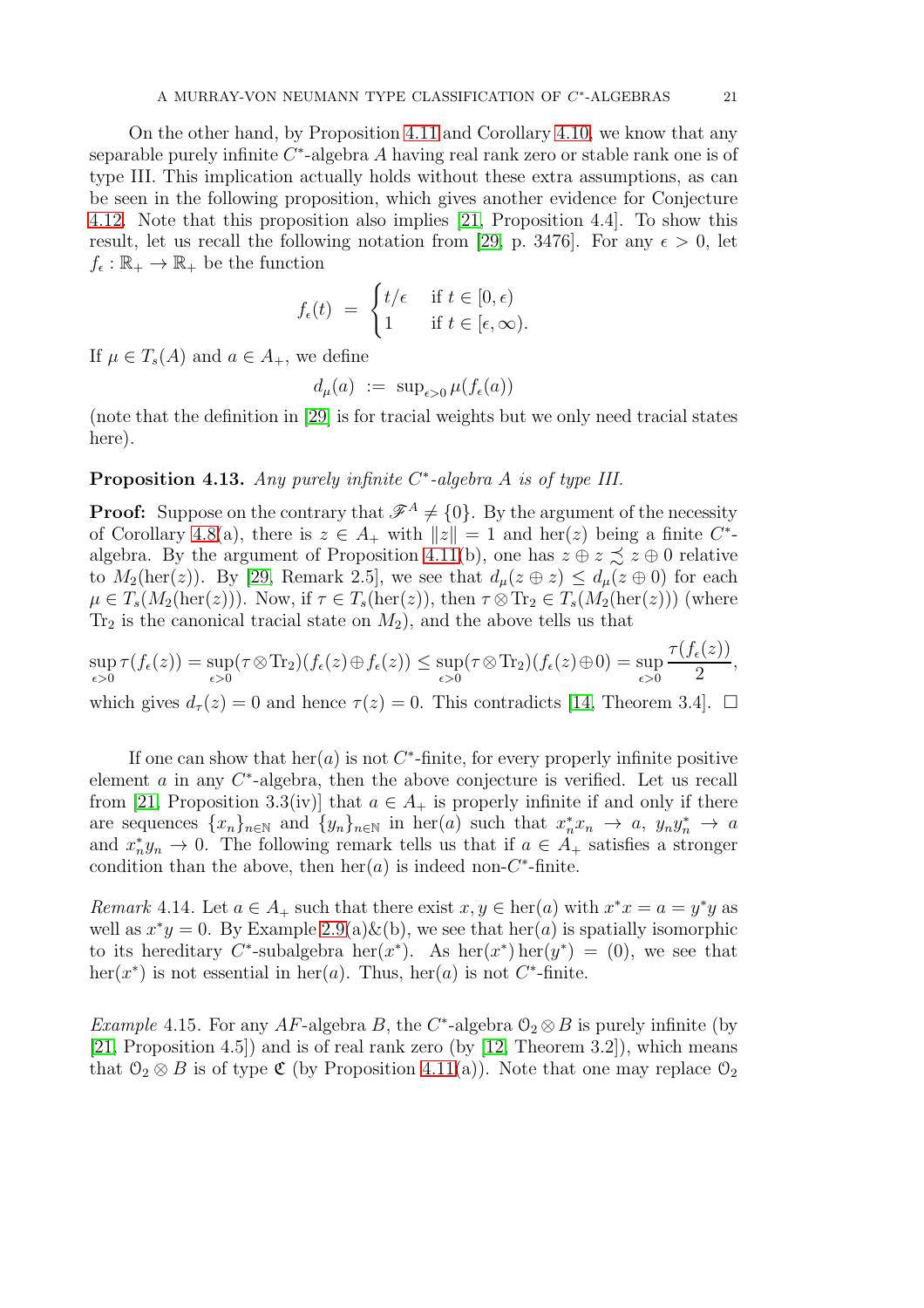with any unital, simple, separable, purely infinite, nuclear  $C^*$ -algebra (which has real rank zero because of  $[40,$  Theorem  $1.2(ii)$ ].

#### 4.4. The case of von Neumann algebras.

In this subsection, we consider the case of von Neumann algebras. Let us start with the following lemma. Note that the necessity of part (a) of this result follows directly from Proposition [4.7,](#page-17-1) but we give an alternative proof here as this argument is also interesting (see Remark [4.17](#page-21-0) below).

<span id="page-21-1"></span>**Lemma 4.16.** *(a)* Let M be a von Neumann algebra. Then  $p \in \text{Proj}(M)$  is finite *as a projection in* M *if and only if it is* C ∗ *-finite.*

(b) The ideal  $\mathfrak{F}(M)$  in Proposition [3.5](#page-10-0) is a dense subalgebra of the ideal  $J(M)$ *generated by finite projections (as defined in* [\[19\]](#page-26-25)*).*

**Proof:** (a) Assume that p is finite. Let  $\Lambda_M : M^{**} \to M$  be the canonical \*epimorphism. If  $q \in OP(pMp)$ , then  $\text{her}_M(q) \subseteq \text{her}_M(\Lambda_M(q))$  and  $\Lambda_M(q) \leq p$ , which imply that  $\Lambda_M(q) = \bar{q}^p$  (notice that  $\bar{q}^p \in pMp$  because of [\[2,](#page-25-1) Theorem II.1]).

Suppose that  $r, q \in \mathrm{OP}(pMp)$  such that  $r \leq q$  and  $r \sim_{\mathrm{sp}} q$ . Consider  $w \in M^{**}$ satisfying

$$
q = ww^*, \quad r = w^*w, \quad w^*\operatorname{her}(q)w = \operatorname{her}(r) \quad \text{and} \quad w \operatorname{her}(r)w^* = \operatorname{her}(q).
$$

Define  $v := \Lambda_M(w)$ . Then  $\Lambda_M(q) = vv^*$  and  $\Lambda_M(r) = v^*v$ . Since  $\Lambda_M(r) \leq$  $\Lambda_M(q) \leq p$ , the finiteness of p tells us that  $\bar{r}^p = \Lambda_M(r) = \Lambda_M(q) = \bar{q}^p$ . If  $\bar{r}^q \leq q$ , there is  $e \in OP(\text{her}(q)) \setminus \{0\}$  with  $re = 0$ . Since  $e \in OP(\text{her}(p))$ , we obtain a contradiction that  $\bar{r}^p \neq \bar{q}^p$  (as  $r \leq p - e$  but  $q \nleq p - e$ ). This shows that p is  $C^*$ -finite.

Conversely, if  $p$  is  $C^*$ -finite, then Remark [3.13](#page-14-2) implies that  $p$  is finite. (b) This follows from part (a) and Corollary [3.14.](#page-14-3)  $\Box$ 

<span id="page-21-0"></span>*Remark* 4.17*.* (a) Let  $p \in M$  be a finite projection. If  $r \in \text{Proj}(pMp)$  with  $r \sim_{\text{sp}} p$ , then Lemma [4.16\(](#page-21-1)a) and Remark [3.13](#page-14-2) tell us that  $r = p$ . The same is true if we relax the assumption to  $r \in OP(pMp)$ . In fact, we first notice that the C<sup>\*</sup>finiteness of p gives  $\bar{r}^p = p$ . Moreover, suppose that  $w \in M^{**}$  and  $v \in M$  are as in the proof of Lemma [4.16](#page-21-1) for the case when  $q = p$ . Then  $vv^* = p = \bar{r}^p = v^*v$ . This means that v is a unitary in pMp. As  $v \text{ her}(r)v^* = \Lambda_M(w \text{ her}(r)w^*) = pMp$ , we have her $(r) = pMp$  and hence  $r = p$ .

(b) If A is a C<sup>\*</sup>-algebra and  $p \in OP(A)$  satisfying  $\bar{r}^p = \bar{q}^p$  for any  $r, q \in OP(\text{her}(p))$ with  $r \leq q$  and  $r \sim_{\text{sp}} q$ , then by the argument of Lemma [4.16,](#page-21-1) we see that p is  $C^*$ -finite.

The following is a direct consequence of Lemma [4.16](#page-21-1) and Corollary [3.12.](#page-13-1)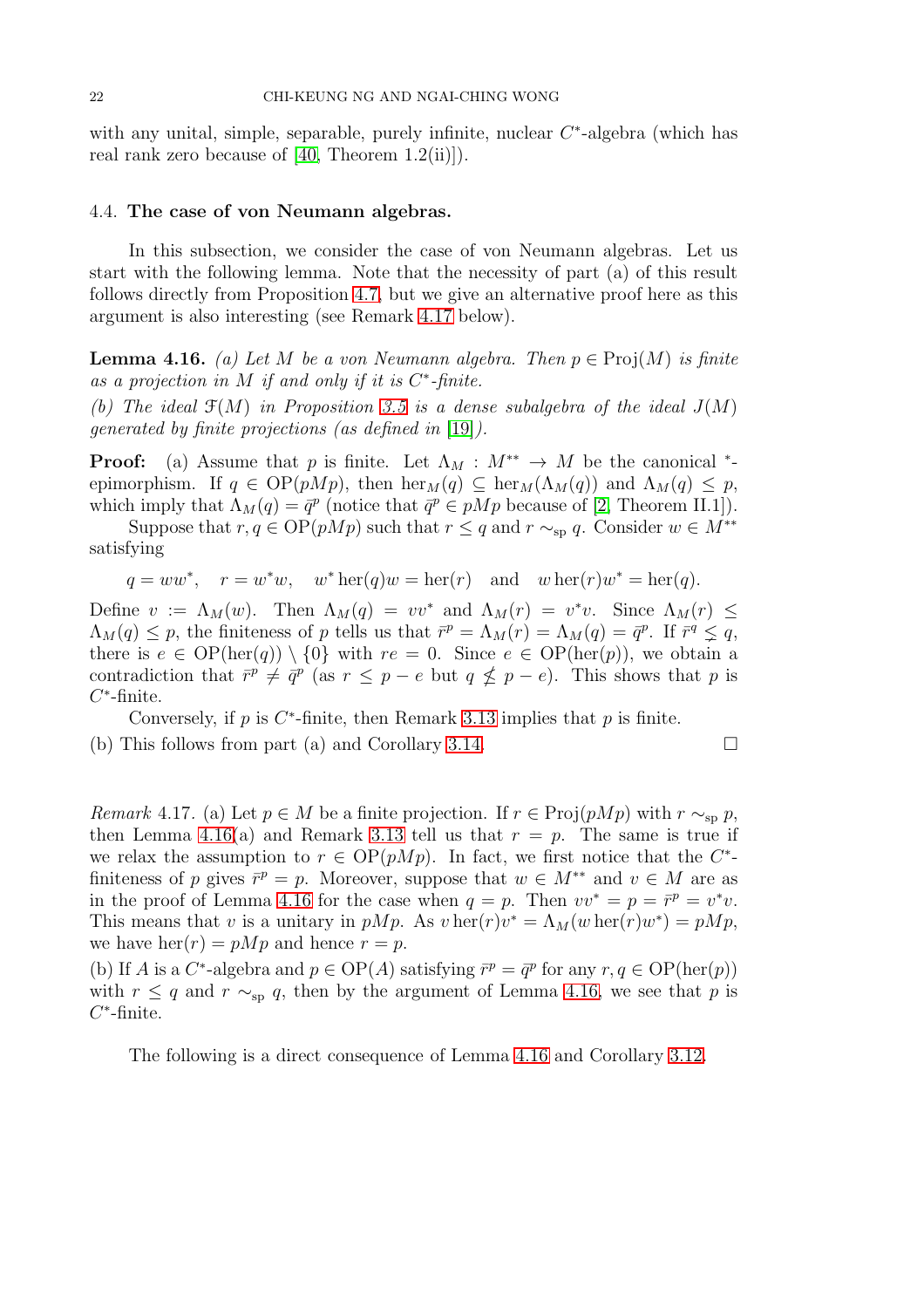<span id="page-22-2"></span>Theorem 4.18. *Let* M *be a von Neumann algebra.*

- *(a)* M *is of type* A *if and only if* M *is a type I von Neumann algebra.*
- *(b)* M *is of type* B *if and only if* M *is a type II von Neumann algebra.*
- *(c)* M *is of type* C *if and only if* M *is a type III von Neumann algebra.*
- *(d)* M *is* C ∗ *-semi-finite if and only if* M *is a semi-finite von Neumann algebra.*

#### 5. Factorisations

In this section, we give two factorization type results for general  $C^*$ -algebras. Let us first state the following easy lemma. Notice that if  $A$  contains a non-zero abelian hereditary  $C^*$ -subalgebra  $B$ , the closed ideal generated by  $B$  is of type  $\mathfrak A$  (by Corollary [3.15\(](#page-14-1)b) and Remark [3.7\(](#page-11-1)b)), and the same is true for  $C^*$ -finite hereditary C<sup>\*</sup>-subalgebra.

<span id="page-22-1"></span>Lemma 5.1. *If* A *is not of type* C*, then* A *contains a non-zero closed ideal of either type*  $\mathfrak{A}$  *or type*  $\mathfrak{B}$ *.* 

The following is our first factorization type result, which mimics the corresponding situation for von Neumann algebras.

# <span id="page-22-0"></span>**Theorem 5.2.** Let  $A$  be a  $C^*$ -algebra.

(a) There is a largest type  $\mathfrak{A}$  (respectively, type  $\mathfrak{B}$ , type  $\mathfrak{C}$  and  $C^*$ -semi-finite) *hereditary*  $C^*$ -subalgebra  $J_{\mathfrak{A}}$  (respectively,  $J_{\mathfrak{B}}$ ,  $J_{\mathfrak{C}}$  and  $J_{\mathfrak{sf}}$ ) of A, which is also an *ideal of* A*.*

*(b)*  $J_{\mathfrak{A}}$ ,  $J_{\mathfrak{B}}$  *and*  $J_{\mathfrak{C}}$  *are mutually disjoint such that*  $J_{\mathfrak{A}} + J_{\mathfrak{B}} + J_{\mathfrak{C}}$  *is an essential closed ideal of* A*.* If  $e_{\mathfrak{A}}, e_{\mathfrak{B}}, e_{\mathfrak{C}} \in OP(A) \cap Z(A^{**})$  *with*  $J_{\mathfrak{A}} = \text{her}(e_{\mathfrak{A}}), J_{\mathfrak{B}} = \text{her}(e_{\mathfrak{B}})$ *and*  $J_{\mathfrak{C}} = \text{her}(e_{\mathfrak{C}})$ *, then* 

$$
1 = \overline{e_{\mathfrak{A}} + e_{\mathfrak{B}}}^1 + e_{\mathfrak{C}}.
$$

 $(c)$   $J_{\mathfrak{A}} + J_{\mathfrak{B}}$  *is an essential closed ideal of*  $J_{\mathfrak{sf}}$ *. If*  $e_{\mathfrak{sf}} \in \text{OP}(A)$  *with*  $J_{\mathfrak{sf}} = \text{her}(e_{\mathfrak{sf}})$ *, then*

$$
e_{\mathfrak{s}\mathfrak{f}} = \overline{e_{\mathfrak{A}}}^{e_{\mathfrak{s}\mathfrak{f}}} + e_{\mathfrak{B}}.
$$

*(d) The closure of* C(A) *and* F(A) *(in Proposition [3.5\)](#page-10-0) are essential closed ideals of*  $J_{\mathfrak{A}}$  *and*  $J_{\mathfrak{sf}}$ *, respectively.* 

**Proof:** (a) We first consider the situation of type  $\mathfrak{B}$  hereditary  $C^*$ -subalgebra. Let  $\mathcal{J}_{\mathfrak{B}}$  be the set of all type  $\mathfrak{B}$  closed ideals of A. If  $\mathcal{J}_{\mathfrak{B}} = \{(0)\}\$ , then  $J_{\mathfrak{B}} := (0)$  is the largest type  $\mathfrak B$  hereditary  $C^*$ -subalgebra of A (see Remark [3.11\(](#page-13-2)b)). Suppose that there exist distinct elements  $J_1$  and  $J_2$  in  $\mathcal{J}_{\mathfrak{B}}$ . If  $J_1 + J_2$  contains a non-zero abelian hereditary  $C^*$ -algebra  $B$ , then by Lemma [3.17\(](#page-14-0)b), one of the two abelian hereditary C<sup>\*</sup>-subalgebras  $B \cap J_1$  and  $B \cap J_2$  is non-zero, which contradicts  $J_1, J_2 \in \mathcal{J}_{\mathfrak{B}}$ . On the other hand, consider a non-zero closed ideal I of  $J_1 + J_2$ . Again, by Lemma [3.17\(](#page-14-0)b), we may assume that the closed ideal  $I \cap J_1$  is non-zero. Thus,  $I \cap J_1$  contains a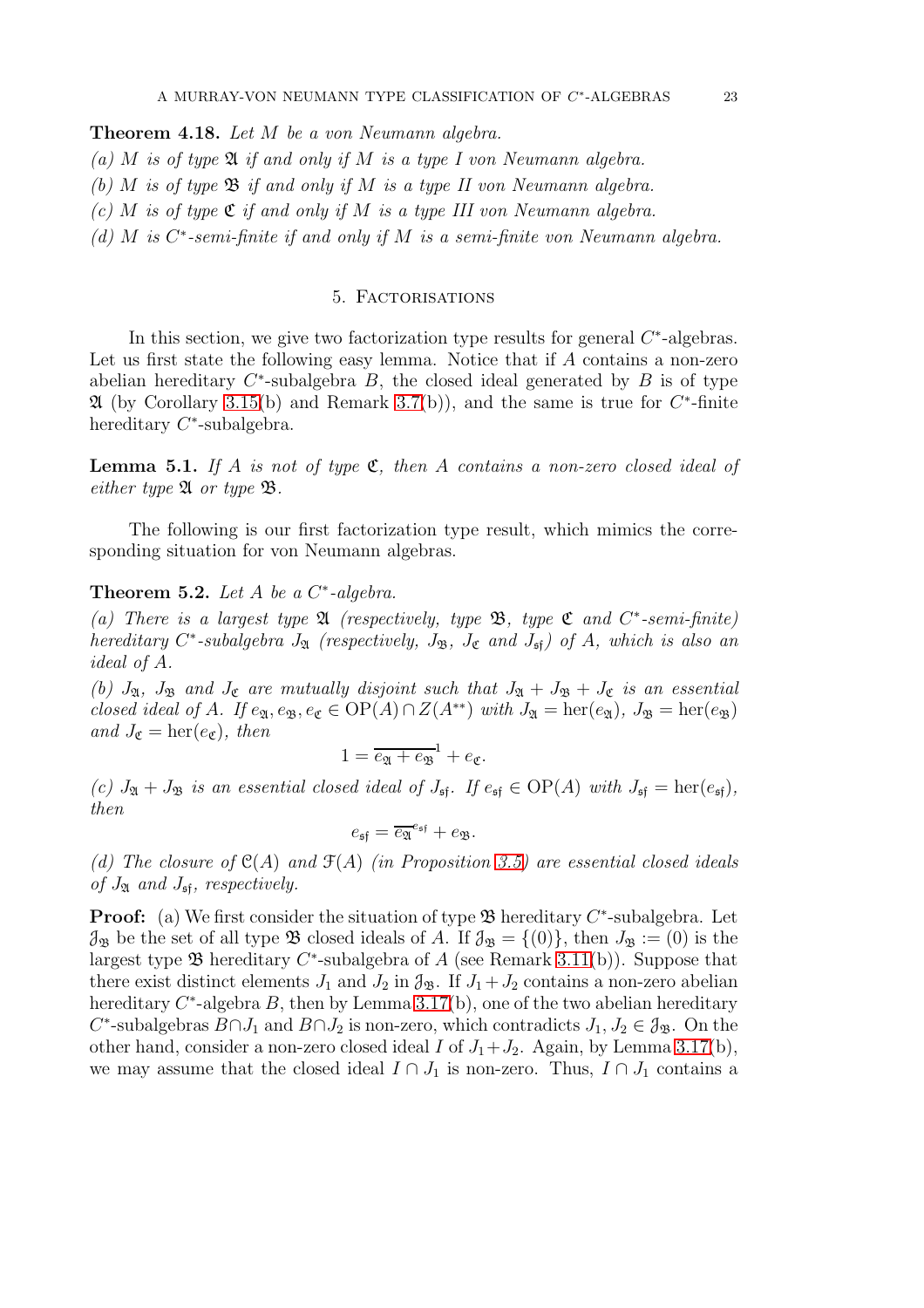non-zero C<sup>\*</sup>-finite hereditary C<sup>\*</sup>-subalgebra B. This shows that  $J_1 + J_2 \in \mathcal{J}_{\mathfrak{B}}$  and  $\mathcal{J}_{\mathfrak{B}}$  is a directed set.

For any ideal J of A, we consider  $e_J \in OP(A) \cap Z(A^{**})$  with  $J = \text{her}(e_J)$ . Set

$$
J_{\mathfrak{B}}\;:=\;\overline{\sum\nolimits_{J\in\mathfrak{F}_{\mathfrak{B}}}J}.
$$

Then  $e_{J_{\mathfrak{B}}} = w^*$ -lim<sub>J∈ $\mathfrak{g}_{\mathfrak{B}}$ </sub>  $e_J$ . If there is  $p \in \mathrm{OP}_{\mathfrak{C}}(A) \setminus \{0\}$  such that her $(p) \subseteq J_{\mathfrak{B}}$ , then

$$
p = p e_{J_{\mathfrak{B}}} = p e_{J_{\mathfrak{B}}} p = w^* \text{-lim}_{J \in \mathfrak{F}_{\mathfrak{B}}} p e_J p,
$$

and one can find  $J \in \mathcal{J}_\mathfrak{B}$  with the abelian algebra her(p)  $\cap J$  being non-zero (because of Lemma [3.17\(](#page-14-0)a)), which is absurd. On the other hand, suppose that I is a non-zero closed ideal of  $J_{\mathfrak{B}}$ . The argument above tells us that  $I \cap J \neq (0)$  for some  $J \in \mathcal{J}_{\mathfrak{B}}$ , and hence it contains a non-zero  $C^*$ -finite hereditary  $C^*$ -subalgebra. Consequently,  $J_{\mathfrak{B}} \in \mathfrak{J}_{\mathfrak{B}}$ . Finally, if  $B \subseteq A$  is a hereditary  $C^*$ -subalgebra of type **B**, then, by Remark [3.11\(](#page-13-2)b), one has  $B \subseteq J_{\mathfrak{B}}$ .

The arguments for the statements concerning  $J_{\mathfrak{A}}$ ,  $J_{\mathfrak{C}}$  and  $J_{\mathfrak{sf}}$  are similar and easier.

(b) The first statement follows directly from Lemma [5.1](#page-22-1) (any non-type  $\mathfrak{C}$  ideal interests either  $J_{\mathfrak{A}}$  or  $J_{\mathfrak{B}}$ ). For the second statement, one obviously has  $e_{\mathfrak{A}} + e_{\mathfrak{B}} \leq$  $1 - e_{\mathfrak{C}}$ . Suppose that  $p \in OP(A)$  with  $e_{\mathfrak{A}} + e_{\mathfrak{B}} \leq 1 - p$ . We have  $p(e_{\mathfrak{A}} + e_{\mathfrak{B}}) = 0$ . If  $p \nleq e_{\mathfrak{C}}$ , then her(p) will contain a hereditary C<sup>\*</sup>-subalgebra of either type  $\mathfrak A$  or type  $\mathfrak B$  (by Lemma [5.1\)](#page-22-1) and Lemma [3.17\(](#page-14-0)a) will give a contradiction that either  $pe_{\mathfrak{A}} \neq 0$  or  $pe_{\mathfrak{B}} \neq 0$ . Thus,  $1 - e_{\mathfrak{C}}$  is the smallest closed projection dominating  $e_{\mathfrak{A}} + e_{\mathfrak{B}}.$ 

(c) This follows from a similar (but easier) argument as part (b).

(d) Clearly,  $\mathcal{F}(A) \subseteq J_{\mathfrak{s}f}$  and  $\mathcal{C}(A) \subseteq J_{\mathfrak{A}}$  (see Remark [3.11\(](#page-13-2)b)). Their closure are both essential because of Proposition [3.19.](#page-15-1)

By Proposition [3.19,](#page-15-1) there is an abelian (respectively, a  $C^*$ -finite) hereditary  $C^*$ -subalgebra that generates an essential ideal of  $J_{\mathfrak{A}}$  (respectively, of  $J_{\mathfrak{B}}$ ). More-over, by [\[32,](#page-27-7) Theorem 2.3(vi)], the largest type I closed ideal  $A_{\text{postlim}}$  of A is an essential ideal of  $J_{\mathfrak{A}}$ .

<span id="page-23-0"></span>*Remark* 5.3. For any closed ideal *J* of *A*, we write  $J^{\perp}$  for the closed ideal  $\{a \in A :$  $aJ = (0)$ . It is easy to see that if  $J_0$  is an essential ideal of J, then  $J_0^{\perp} = J^{\perp}$ .

(a)  $J_{\mathfrak{A}}^{\perp} = A_{postlim}^{\perp}$  is the largest anti-liminary hereditary C\*-subalgebra of A (note that  $\overline{aJ_{\mathfrak{A}}a}$  is a hereditary C<sup>\*</sup>-subalgebra of  $J_{\mathfrak{A}}$  for every  $a \in A_+$ ). Furthermore,  $J_{\mathfrak{B}}+J_{\mathfrak{C}}$  is an essential ideal of  $J_{\mathfrak{A}}^{\perp}$  (by Lemma [5.1\)](#page-22-1).

(b) 
$$
J_{\mathfrak{s}\mathfrak{f}}^{\perp} = (J_{\mathfrak{A}} + J_{\mathfrak{B}})^{\perp} = J_{\mathfrak{C}}.
$$

(c)  $J_{\mathfrak{A}}^{\perp} \cap J_{\mathfrak{sf}} = J_{\mathfrak{B}}$  (compare with Corollary [3.10\(](#page-13-0)c)).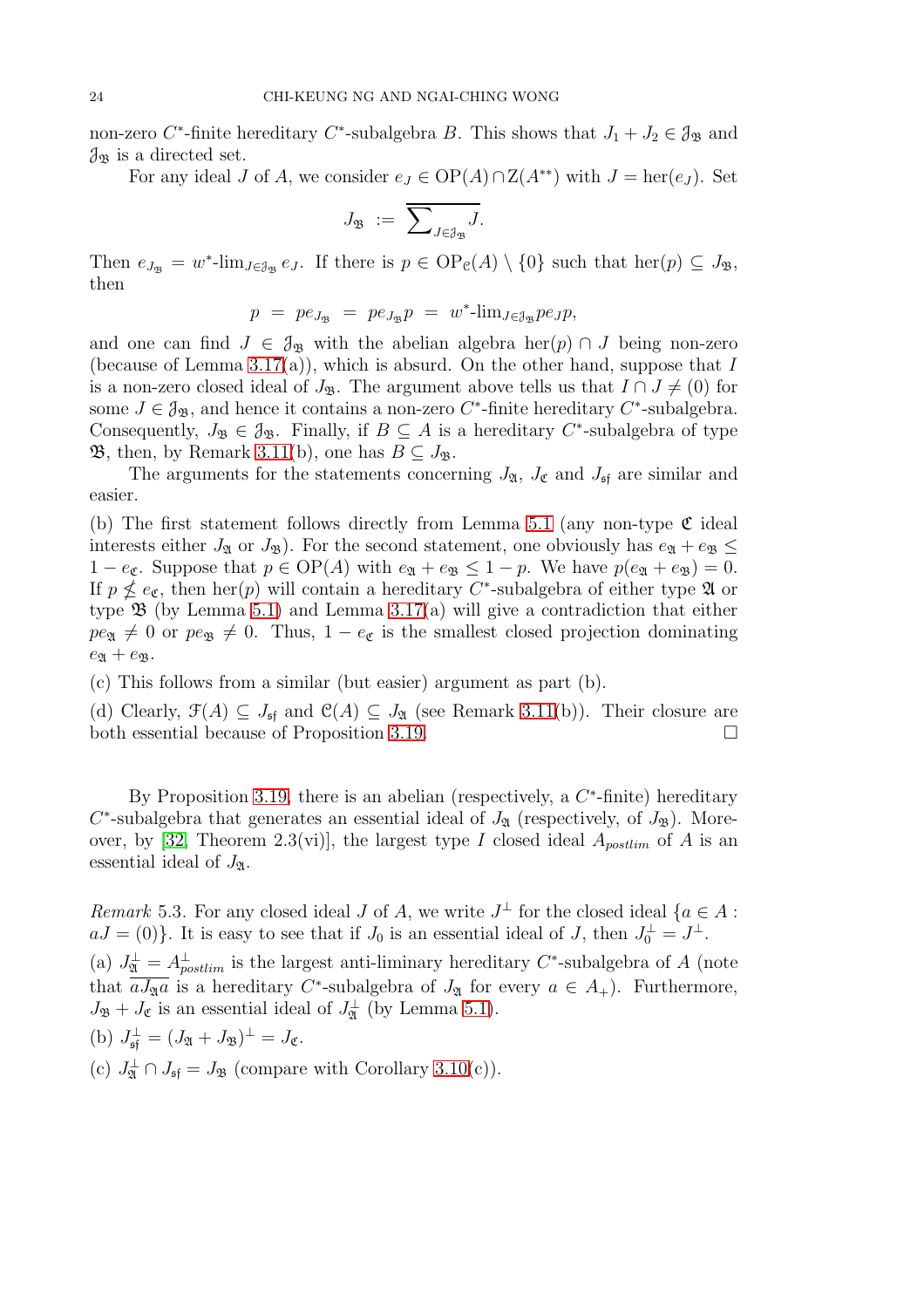From now on, we denote by  $J_{\mathfrak{A}}^A$ ,  $J_{\mathfrak{B}}^A$ ,  $J_{\mathfrak{E}}^A$  and  $J_{\mathfrak{sf}}^A$ , respectively, the largest type **21**, the largest type **3**, the largest type  $\mathfrak{C}$  and the largest  $C^*$ -semi-finite closed ideals of a  $C^*$ -algebra A.

The following is a direct application of Theorem [4.18.](#page-22-2)

**Corollary 5.4.** Let M be a von Neumann algebra. If  $M_I$ ,  $M_{II}$  and  $M_{III}$  are *respectively the type I summand, the type II summand and the type III summand of*  $M$ *, then*  $J^M_{\mathfrak{A}} = M_I$ *,*  $J^M_{\mathfrak{B}} = M_{II}$  and  $J^M_{\mathfrak{C}} = M_{III}$ *.* 

Our next theorem is the second factorization type result, which seems to be more interesting for  $C^*$ -algebra (c.f. [\[14,](#page-26-3) Proposition 4.13]).

**Theorem 5.5.** Let  $A$  be a  $C^*$ -algebra.

(a)  $A/J_{\mathfrak{C}}^A$  *is*  $C^*$ -semi-finite and  $A/(J_{\mathfrak{A}}^A)^{\perp}$  *is of type*  $\mathfrak{A}$ *.* 

(b) If A is  $C^*$ -semi-finite, then  $A/J^A_{\mathfrak{B}}$  is of type  $\mathfrak{A}$ .

**Proof:** (a) Assume, without loss of generality, that  $A/J_{\mathfrak{C}}^A \neq (0)$  and consider  $Q: A \to A/J_{\mathfrak{C}}^A$  to be the canonical map. Let  $I$  be a non-zero closed ideal of  $A/J_{\mathfrak{C}}^A$  and  $J := Q^{-1}(I)$ . Since  $J \supsetneq J_{\mathfrak{C}}^A$ , one knows that  $J$  contains a non-zero  $C^*$ -finite hereditary  $C^*$ -subalgebra B. Since  $B \cap J_{\mathfrak{C}}^A = (0)$ , the \*-homomorphism Q restricts to an injection on B. Thus,  $Q(B) \subseteq I$  is also a non-zero C<sup>\*</sup>-finite hereditary C<sup>\*</sup>subalgebra, and  $A/J_{\mathfrak{C}}^A$  is  $C^*$ -semi-finite (by Corollary [3.10\(](#page-13-0)a)). The proof of the second statement is similar.

(b) This follows from part (a) and Remark [5.3\(](#page-23-0)c).  $\square$ 

*Remark* 5.6. Let  $S$  be a statement concerning  $C^*$ -algebras that is stable under extensions of  $C^*$ -algebras (i.e. if I is a closed ideal of a  $C^*$ -algebra A such that S is true for both I and  $A/I$ , then S is true for A).

(a) If S is true for all type  $\mathfrak A$  and all type  $\mathfrak B$  C<sup>\*</sup>-algebras, S is true for all C<sup>\*</sup>-semifinite  $C^*$ -algebras. If, in addition, S is true for all type  $\mathfrak{C} C^*$ -algebras, it is true for all C ∗ -algebras.

(b) If S is true for all discrete  $C^*$ -algebras and all anti-liminary  $C^*$ -algebras, then S is true for all  $C^*$ -algebras.

The following results follows from Theorem [3.9\(](#page-12-0)a).

Corollary 5.7. *If* A *and* B *are strongly Morita equivalent, then the closed ideal of* B that corresponds to  $J^A_{\mathfrak{A}}$  (respectively,  $J^A_{\mathfrak{B}}$ ,  $J^A_{\mathfrak{C}}$  and  $J^A_{\mathfrak{sf}}$ ) under the strong Morita *equivalence (see the paragraph preceding Theorem [3.9\)](#page-12-0) is precisely*  $J_{\mathfrak{A}}^B$  *(respectively,*  $J^B_{\mathfrak{B}}, J^B_{\mathfrak{C}}$  and  $J^B_{\mathfrak{sf}}$ ).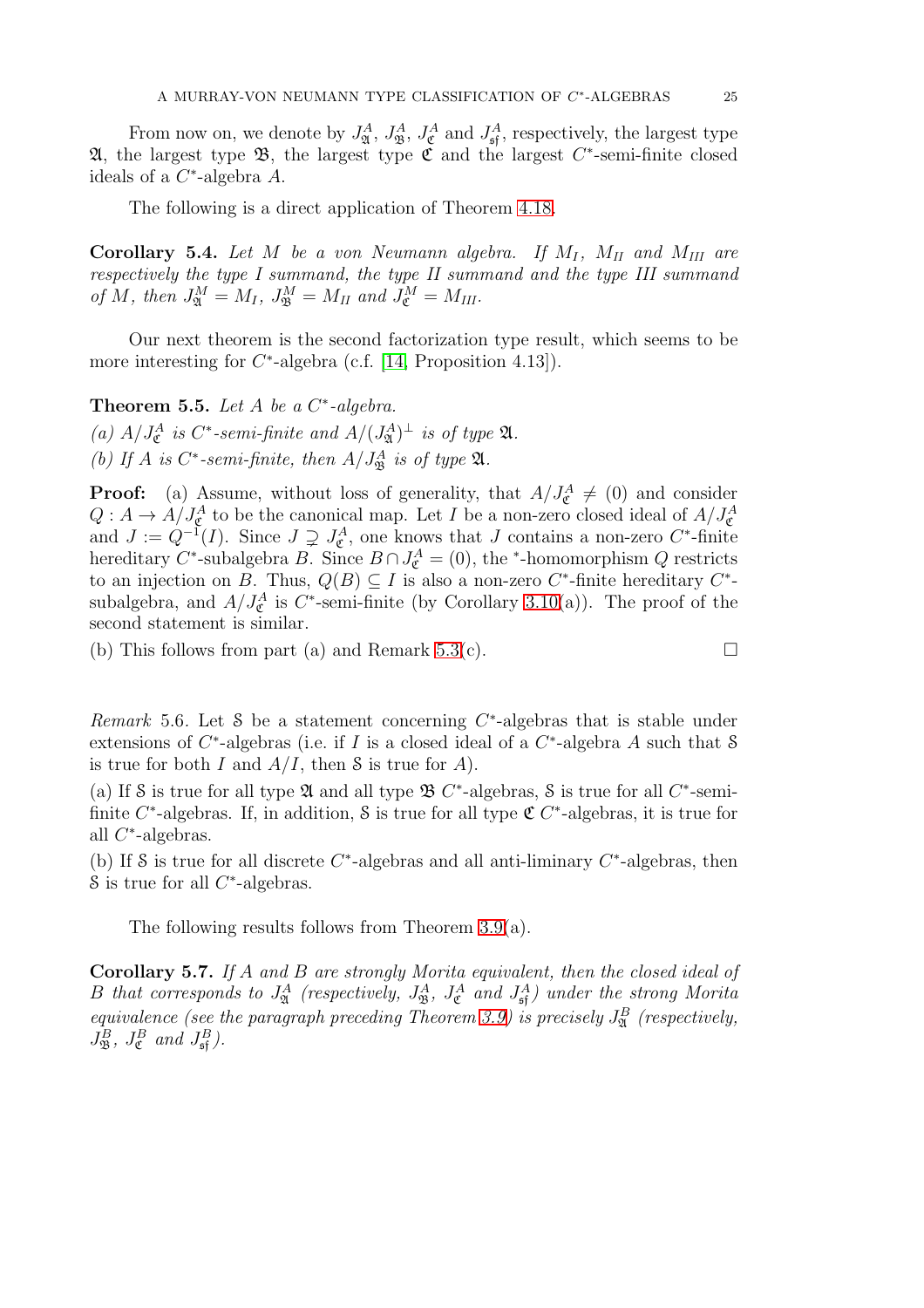*Remark* 5.8. It is natural to ask if the closure  $\overline{C(\cdot)}$  of  $C(\cdot)$  (see Proposition [3.5\)](#page-10-0) is also stable under strong Morita equivalence. Unfortunately, it is not the case. Suppose that A is any type I  $C^*$ -algebra. Then by [\[6,](#page-26-21) Theorems 1.8 and 2.2], there is a commutative  $C^*$ -algebra  $B$  that is strongly Morita equivalent to  $A$ . Notice that  $\mathcal{C}(B) = B$  and  $\overline{\mathcal{C}(A)}$  is of type I<sub>0</sub> (by [\[31,](#page-27-3) Proposition 6.1.7]). Thus, if  $\overline{\mathcal{C}(\cdot)}$  is stable under strong Morita equivalence, then any type I  $C^*$ -algebra A will coincide with  $\mathcal{C}(A)$  and hence is liminary (see, e.g., [\[31,](#page-27-3) Corollary 6.1.6]), which is absurd.

To end this section, we compare  $J_*^A$  with  $J_*^{M(A)}$ .

**Proposition 5.9.** *(a)* If  $B \subseteq A$  *is a hereditary*  $C^*$ -subalgebra, then  $J^B_{\mathfrak{A}} = J^A_{\mathfrak{A}} \cap B$ ,  $J_{\mathfrak{B}}^B = J_{\mathfrak{B}}^A \cap B$ ,  $J_{\mathfrak{C}}^B = J_{\mathfrak{C}}^A \cap B$  and  $J_{\mathfrak{sf}}^B = J_{\mathfrak{sf}}^A \cap B$ . (b)  $J_{\mathfrak{A}}^{M(A)} = \{x \in M(A) : xA \subseteq J_{\mathfrak{A}}^{A}\}\$ . Similar statements hold for  $J_{\mathfrak{B}}$ ,  $J_{\mathfrak{C}}$  and  $J_{\mathfrak{sf}}$ .  $(c)$   $J_{\mathfrak{B}}^{M(A)} = \{x \in M(A) : xJ_{\mathfrak{A}}^{A} = (0) \text{ and } xA \subseteq J_{\mathfrak{sp}}^{A}\}\$ (d)  $J_{\mathfrak{C}}^{M(A)} = \{x \in M(A) : xJ_{\mathfrak{s} \mathfrak{f}}^A = (0)\} = \{x \in M(A) : xJ_{\mathfrak{A}}^A = (0) \text{ and } xJ_{\mathfrak{B}}^A = (0)\}.$ 

**Proof:** (a) Clearly,  $J_{\mathfrak{A}}^B \subseteq B \cap J_{\mathfrak{A}}^A$ . Conversely, since  $B \cap J_{\mathfrak{A}}^A$  is a type  $\mathfrak{A}$  closed ideal of B (by Corollary [3.15\(](#page-14-1)a)), we have  $B \cap J^A_{\mathfrak{A}} \subseteq J^B_{\mathfrak{A}}$ . The other cases follow from similar arguments.

(b) We will only consider the case of  $J_{\mathfrak{B}}$  (since the other cases follow from similar and easier arguments). Notice that  $J_{\mathfrak{B}}^{M(A)} \cdot A = J_{\mathfrak{B}}^{M(A)} \cap A = J_{\mathfrak{B}}^{A}$  (by part (a)) and

 $J_{\mathfrak{B}}^{M(A)} \subseteq J_0 := \{ x \in M(A) : xA \subseteq J_{\mathfrak{B}}^A \}.$ 

Suppose that the closed ideal  $J_0 \subseteq M(A)$  contains a non-zero abelian hereditary  $C^*$ -subalgebra B. The abelian hereditary  $C^*$ -subalgebra  $B \cap A = B \cdot A \cdot B$  is contained in  $J_{\mathfrak{B}}^A$  and so,  $B \cdot A = (0)$ , which contradicts the fact that A is essential in  $M(A)$  (see Remark [3.2\(](#page-9-0)d)). Furthermore, let I be a non-zero closed ideal of J<sub>0</sub>. Then  $I \cdot A = I \cap A \neq (0)$  and is a closed ideal of  $J_{\mathfrak{B}}^A$ . Thus,  $I \cap A$  contains a non-zero  $C^*$ -finite hereditary  $C^*$ -subalgebra. Consequently,  $J_0$  is of type  $\mathfrak B$  and is a subset of  $J_{\mathfrak{B}}^{M(A)}$ .

(c) Obviously,  $xJ_{\mathfrak{A}}^A = (0)$  if and only if  $xAJ_{\mathfrak{A}}^A = (0)$ . Thus, this part follows from part (b) and Remark [5.3\(](#page-23-0)c).

(d) This part follows from a similar argument as part (c) as well as Remark [5.3\(](#page-23-0)b).  $\Box$ 

#### **REFERENCES**

- <span id="page-25-1"></span><span id="page-25-0"></span>[1] C. A. Akemann, The General Stone-Weierstrass problem, J. Funct. Anal., 4 (1969), 277-294.
- <span id="page-25-2"></span>[2] C. A. Akemann, Left ideal structure of  $C^*$ -algebras, J. Funct. Anal., 6 (1970), 305-317.
- [3] C. A. Akemann and S. Eilers, Regularity of projections revisited, J. Oper. Theory, 48 (2002), 515-534.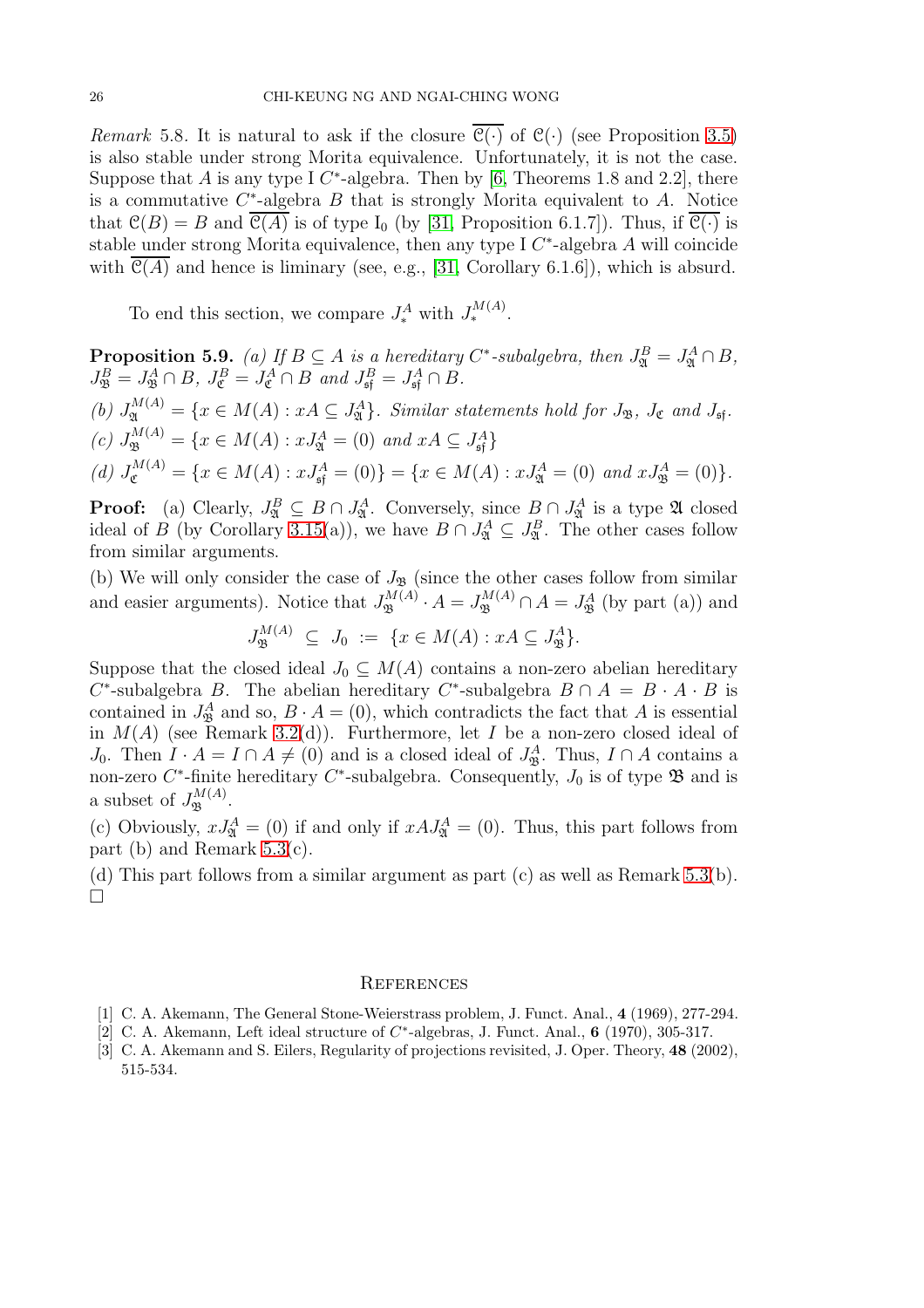- <span id="page-26-7"></span>[4] C. A. Akemann and G. K. Pedersen, Complications of semicontinuity in  $C^*$ -algebra theory, Duke Math. J., 40 (1973), 785-795.
- <span id="page-26-12"></span>[5] C. A. Akemann, G. K. Pedersen and J. Tomiyama, Multipliers of  $C^*$ -algebras, J. Funct. Anal., 13 (1973), 277-301.
- <span id="page-26-21"></span>[6] W. Beer, On Morita equivalence of nuclear  $C^*$ -algebras, J. Pure Appl. Alg., 26 (1982), 249-267.
- <span id="page-26-22"></span>[7] M. Bekka, M. Cowling and P. de la Harpe, Some groups whose reduced  $C^*$ -aglebra is simple, Publ. Math. I.H.E.S., 80 (1994), 117-134.
- <span id="page-26-18"></span>[8] B. Blackadar, Operator algebras - theory of  $C^*$ -algebras and von Neumann algebras, in *Operator Algebras and Non-commutative Geometry III*, Encyc. Math. Sci., 122, Springer-Verlag, Berlin (2006).
- <span id="page-26-13"></span><span id="page-26-8"></span>[9] L. G. Brown, Semicontinuity and multipliers of  $C^*$ -algebras, Canad. J. Math., **XL, 4** (1988), 865-988.
- [10] L. G. Brown, Determination of A from M(A) and related matters, C. R. Math. Rep. Acad. Sci. Canada, 10 (1988), 273-278.
- <span id="page-26-11"></span>[11] L. G. Brown and M. A. Rieffel, Stable isomorphism and strong Morita equivalence of  $C^*$ algebras, Pacific J. Math., 71 (1977), 349-363.
- <span id="page-26-20"></span>[12] L. G. Brown and G. K. Pedersen,  $C^*$ -algebras of real rank zero, J. Funct. Anal., 99 (1991), 131-149.
- <span id="page-26-17"></span><span id="page-26-3"></span>[13] J. Cuntz, K-theory for certain  $C^*$ -algebras, Ann. of Math., 113 (1981), 181-197.
- [14] J. Cuntz and G. K. Pedersen, Equivalence and traces on  $C^*$ -algebras, J. Funct. Anal., 33 (1979), 135-164.
- <span id="page-26-9"></span><span id="page-26-4"></span>[15] E. G. Effros, Order ideals in  $C^*$ -algebras and its dual, Duke Math. J., **30** (1963), 391-412.
- [16] G. A. Elliott, On the classification of inductive limits of sequences of semisimple finitedimensional algebras, J. Alg. 38 (1976), 29-44.
- <span id="page-26-6"></span>[17] G. A. Elliott, On the classification of  $C^*$ -algebras of real rank zero, J. Reine Angew. Math., 443 (1993), 179-219.
- <span id="page-26-5"></span>[18] G. A. Elliott and A. S. Toms, Regularity properties in the classification program for separable amenable C ∗ -algebras, Bull. Amer. Math. Soc., 45 (2008), 229 - 245.
- <span id="page-26-25"></span>[19] H. Halpern, V. Kaftal, P. W. Ng and S. Zhang, Finite sums of projections in von Neumann algebras, preprint [\(arXiv:1007.4679v](http://arxiv.org/abs/1007.4679)1).
- <span id="page-26-2"></span>[20] R. V. Kadison and J. R. Ringrose, *Fundamentals of the theory of operator algebras Vol. II: Advanced theory*, Pure and Applied Mathematics 100, Academic Press (1986).
- <span id="page-26-23"></span>[21] E. Kirchberg and M. Rørdam, Non-simple purely infinite  $C^*$ -algebras, Amer. J. Math., 122 (2000), 637-666.
- <span id="page-26-19"></span>[22] E. C. Lance, *Hilbert C<sup>∗</sup>-modules - A toolkit for operator algebraists*, Lond. Math. Soc. Lect. Note Ser. 210, Camb. Univ. Press (1995).
- <span id="page-26-14"></span>[23] H. Lin, Equivalent open projections and corresponding hereditary  $C^*$ -subalgebras, J. Lond. Math. Soc., 41 (1990), 295-301.
- <span id="page-26-24"></span>[24] H. Lin and S. Zhang, On infinite simple  $C^*$ -algebras, J. Funct. Anal., 100 (1991), 221-231.
- <span id="page-26-1"></span>[25] G.J. Murphy,  $C^*$ -algebras and operator theory, Academic Press (1990).
- [26] F. J. Murray, The rings of operators papers, in *The legacy of John von Neumann* (Hempstead, NY, 1988), 57-60, Proc. Sympos. Pure Math. 50, Amer. Math. Soc., Providence, R.I. (1990).
- <span id="page-26-16"></span><span id="page-26-0"></span>[27] F. J. Murray and J. Von Neumann, On rings of operators, Ann. of Math. (2), 37 (1936), 116-229.
- <span id="page-26-15"></span>[28] C.K. Ng and N.C. Wong, Comparisons of equivalence relations on open projections, preprint.
- [29] E. Ortega, M. Rørdam and H. Thiel, The Cuntz semigroup and comparison of open projections, J. Funct. Anal., 260 (2011), 3474-3493.
- <span id="page-26-10"></span>[30] G. K. Pedersen, Applications of weak-\*-semicontinuity in  $C^*$ -algebra theory, Duke Math. J., 39 (1972), 431-450.